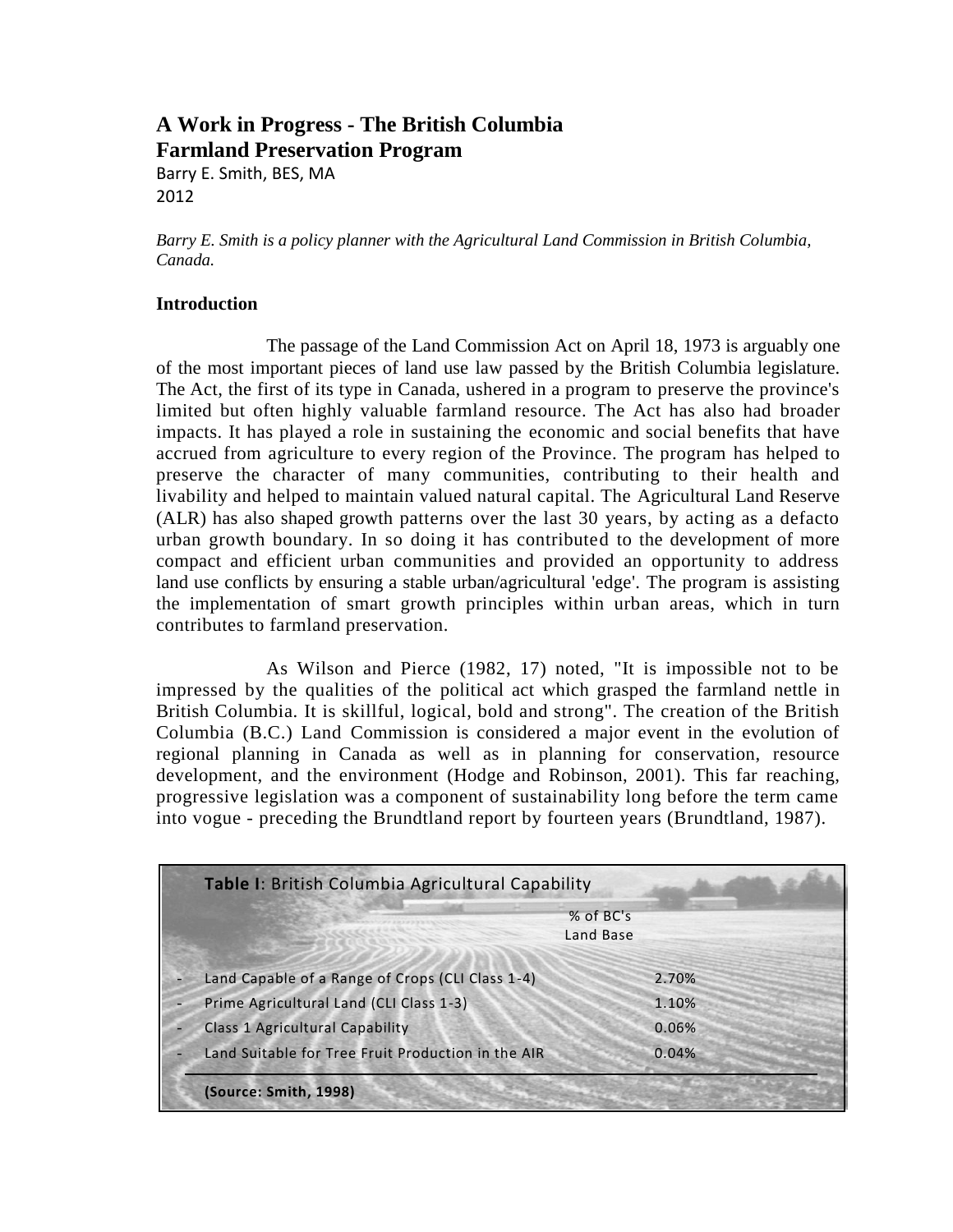## *Pre-Conditions for the creation of the Agricultural Land Reserve*

#### *A Challenging Geography*

After Quebec, British Columbia has the second largest land area among Canadian provinces. But unlike other provinces, B.C. is characterized by its high mountains and plateaus. Three-quarters of its land is above 1,000 metres in elevation and more than 18% of the Province is rock, ice or tundra (Cannings and Cannings, 1996). This valley/mountain physiography has resulted in a relative scarcity of agricultural land. Less than 3% of the province's land area has an agricultural capability allowing a range of crops (Canada Land Inventory (CLI) Class 1 to 4). British Columbia, in 2001, only accounted for 3.8% of Canada's land in farm use. But as an indication of the quality of its agricultural land base and intensity of use, B.C. accounted for 6.0% of Canada's total annual gross farm receipts, 8.2% of all farms, 6.7% of all dairy cattle, 14.9% of all chickens and hens, and 18.7% of all land growing fruits, berries and nuts (Statistics Canada, Census of Agriculture, 2001).

Within the same narrow valleys that are so agriculturally productive, there has been an historic competition for a variety of settlement uses - urban, industrial, parks and recreation, and supporting infrastructure. The valleys also hold significant habitat and environmentally sensitive areas. Common with other jurisdictions, early settlement patterns in B.C. were often directly associated with areas of prime agricultural land, resulting in urban expansion onto farmland. B.C. has historically, and continues to have, a highly urbanized population, largely focused in the south-west region of the Province<sup>5</sup>. As British Columbia experienced rapid growth in the post World War II decades, the population nearly doubled between 1951 and 1971 (BC Stats). The Province's valley / mountain reality served as highly visual context for the growing public awareness and concern for the impacts of urbanization on farmland which would find voice in both regional and provincial land use policy.

"We normally see British Columbia as a series of valleys framed by postcard peaks, but if you stand atop even a small mountain ... you will always be impressed by the sea of rugged mountains around you and by how small the lush valleys really are."

(Cannings and Cannings. 1996, 155)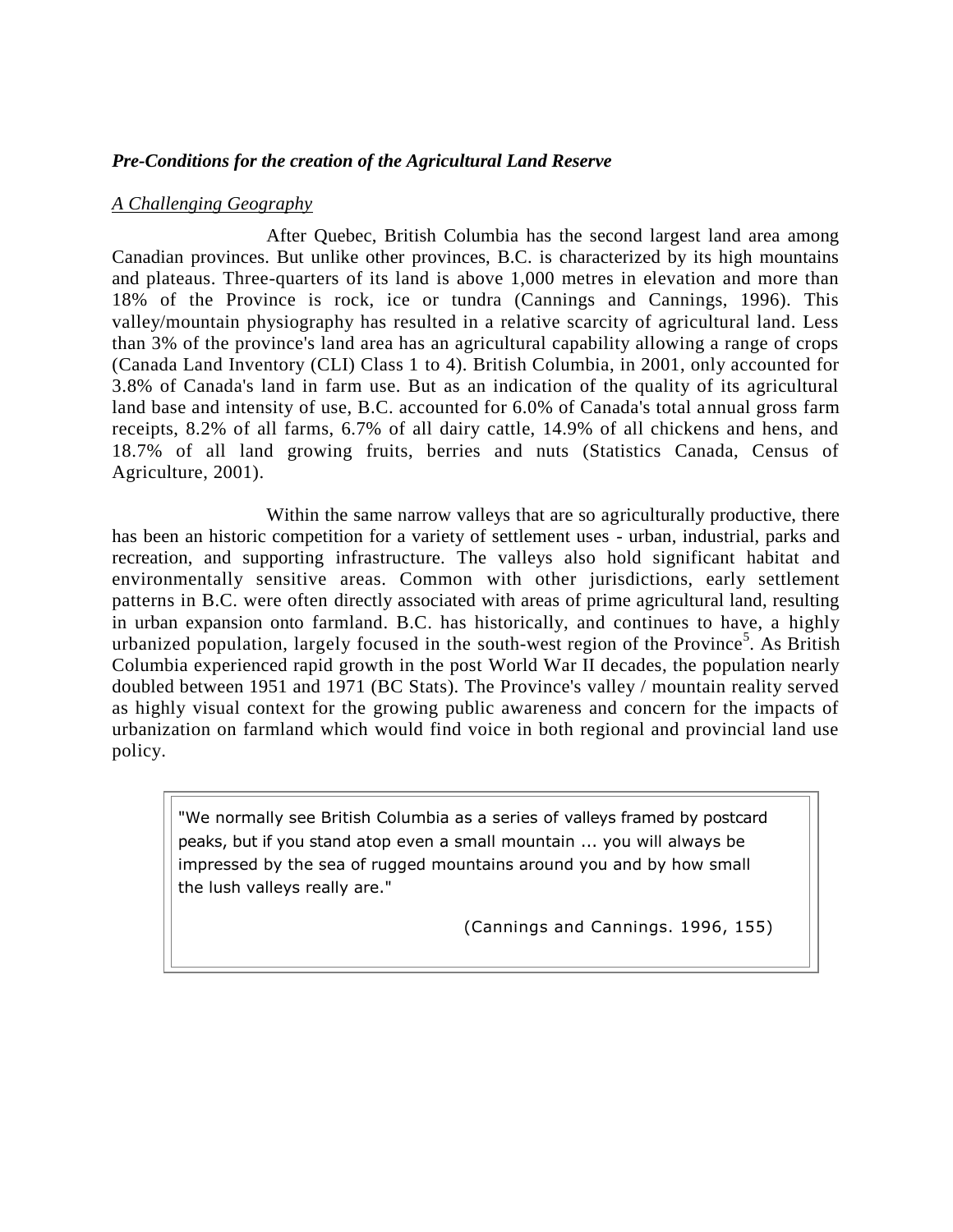## *Influences, Concerns and Motivations*

There were a number of pre-conditions and concerns that influenced the development of B.C.'s agricultural land preservation program as summarized below.

i) The emergence of regional planning was sensitizing a broad public to the linkages between urban growth patterns (sprawl) and the implications on farmland preservation.

ii) Students in planning schools across the country in the late 1960's and early 1970's were being exposed to the concepts of regional planning and the importance of resource management and its relationships to urban planning.6

iii) A desire to curtail the loss of prime farmland. Prior to 1973, urbanization was estimated to be converting to non-farm uses between 4,000 to 6,000 hectares of prime agricultural land each year (PALC, 1983, 4).

iv) A desire to stabilize the agricultural land base to ensure that land improvements designed to enhance agricultural incomes (e.g. diking, drainage and irrigation systems) were not lost due to housing and other non-farm developments (Briefing Material, 1973, 8).

v) A concern with food security and avoiding the continued heavy dependency on external sources of food recognized at the time (PALC, 1983, 4 & 5).

vi) A desire to reinforce and support local government elected officials concerned with the farmland preservation (Briefing Material, 1973, 8).

vii) Recognition that many local jurisdictions were not able to withstand the pressure to change zoning. It was felt that this was a critical point where almost all land preservation schemes fail (Briefing Material, 1973, 7).

viii) An underlying recognition of global population growth and food shortages.

ix) The availability of the Canada Land Inventory (CLI) survey of agricultural capability was a critical pre-condition that was fundamental to the designation of the ALR. The CLI provided a biophysical underpinning to the Reserve and aided immeasurably its defence.

<sup>&</sup>lt;sup>5</sup> At the time of the 1911 census B.C. and Ontario were the only provinces with more than 50% of its population living in an urban setting. At the time of the 2001 census B.C. and Ontario were the most urbanized provinces at 84.7% compared to 79.7% for the country as a whole. In 1971, 60.2% of B.C's population was focused in the south-western portion 01 the province, a figure that rose to 70.4% by 2001. (Dept. of the Interior Canada. 1915. 95, Statistics Canada, 2001 Census & BC Stats).

<sup>6</sup> As an example, the 1963 university text book, Regional and Resource Planning in Canada, was exposing students to Ralph Krueger's passionate concern for the disappearance of the Niagara Fruit Belt. to A.D. Crerar's review of the loss of farmland in metropolitan regions 01 Canada and Norman Pearson was writing about the impacts of urban and recreational planning. Crerar and Pearson would both play influential roles in the development of the Land Commission Act.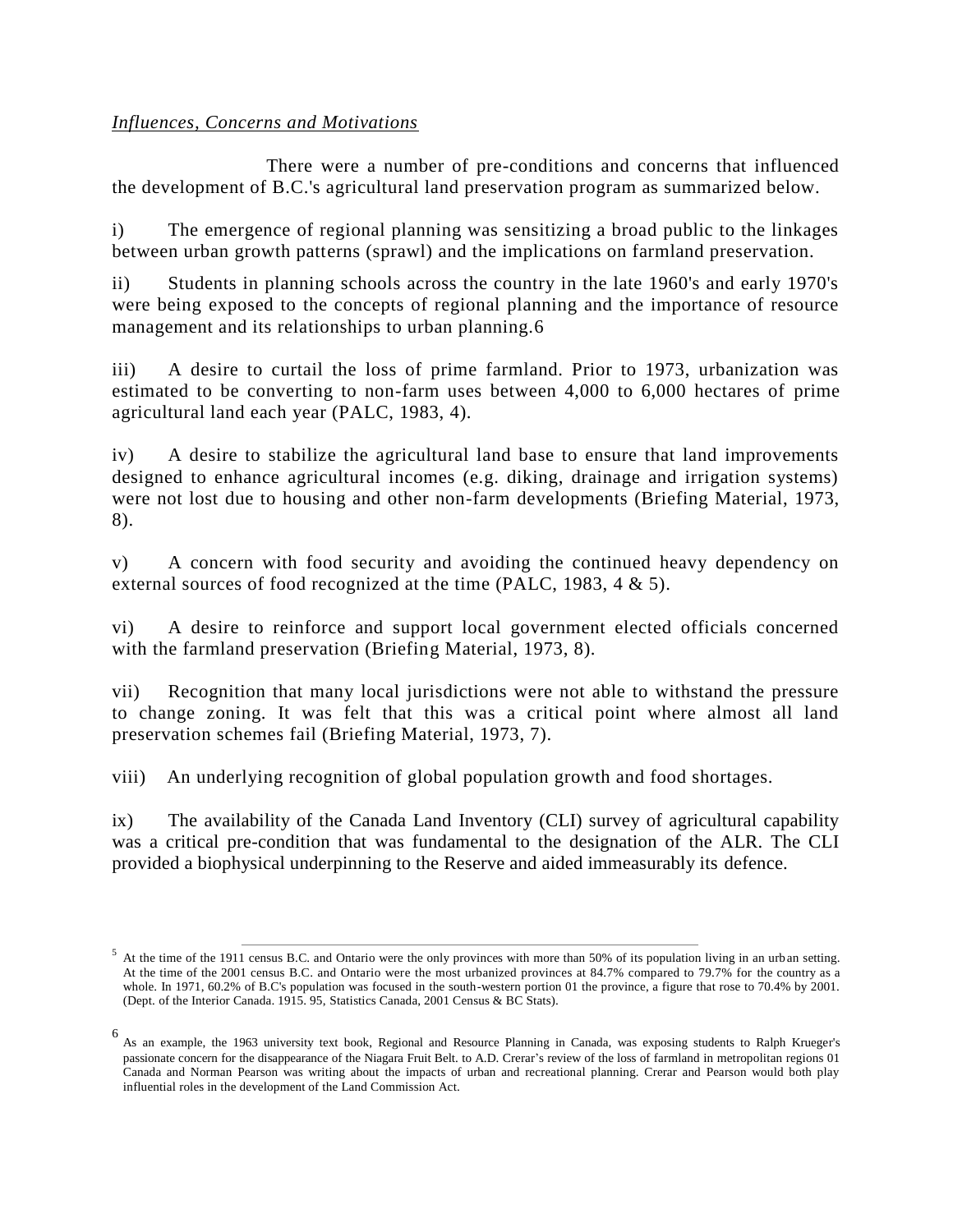x) The Social Credit government provided a 'stage- setting' piece of legislation in 1971 when it enacted the *Environment and Land Use Act*. The passage of the Act, which established the Environment and Land Use Committee (ELUC) of Cabinet was sweeping in its powers and was the tool of choice when the provincial New Democratic Party, in late 1972, 'froze' the subdivision and non-farm use of agricultural land." (Wilson and Pierce, 1982).

#### *Provincial Election - August 1972*

The election, on August 30, 1972, of the New Democratic Party was undoubtedly the singular most important pre-condition leading to the development of B.C.'s farmland preservation program. In the lead up to the election, the NDP were not alone in voicing concern for the preservation of agricultural land. As Baxter (1974) notes, all four major parties outlined an agricultural policy. The Liberal Party proposed an 'Agricultural Land Trust', which would purchase development rights and the Progressive Conservative Party focused on 'long range and systematic planning ...so the best agricultural land is used for farming and not wasted on other purposes", while the Social Credit Party rested on past performance (Baxter, 1974, 8). Indeed, in December 1971, the B.C. Department of Agriculture, with growing concerns over the loss of farmland, prepared a report by Sigurd Peterson (Peterson, 1971) for Agriculture Minister Cyril Shelford recommending that the provincial government undertake a farmland preservation program focused on the Fraser Valley. The proposal recommended outright purchase of land or the acquisition of development rights. As pointed out by Petter, the report did not include an estimate of the program's costs. Despite this, Shelford took the report to cabinet where Premier Bennett pronounced it 'too hot to handle' (Petter, 1985, 7).

The NDP's agricultural land use program was outlined in a booklet, "*N.D.P. A New Deal for People*" and included a proposal to "Establish a land-zoning program to set aside areas for agricultural production and to prevent such land being subdivided for industrial and residential areas" (NDP, 1972). Despite the Liberals and Conservative party's pre-election platforms, together, both parties only gained seven seats in the election. The NDP alone was in a position to act and they delivered on their election promise with precision and speed.

#### *With Haste*

For those interested in the rather chaotic route taken by the NDP government to turn an election promise into legislation in creating the Land Commission Act, Andrew Petter's account is recommended. The process, that appears to have been strongly conviction driven, was not constructed within a formalized policy mechanism. Petter (1985, 4) asks the question: "How was it possible for a government that lacked a planning structure to put forward so quickly legislation as far- reaching and enduring as the Land Commission Act?"

On November 29, 1972, just two months after the election, David Stupich, Minister of Agriculture, spoke to a British Columbia Federation of Agriculture (BCFA) convention and stated that, "I would not advise anyone to invest in farmland with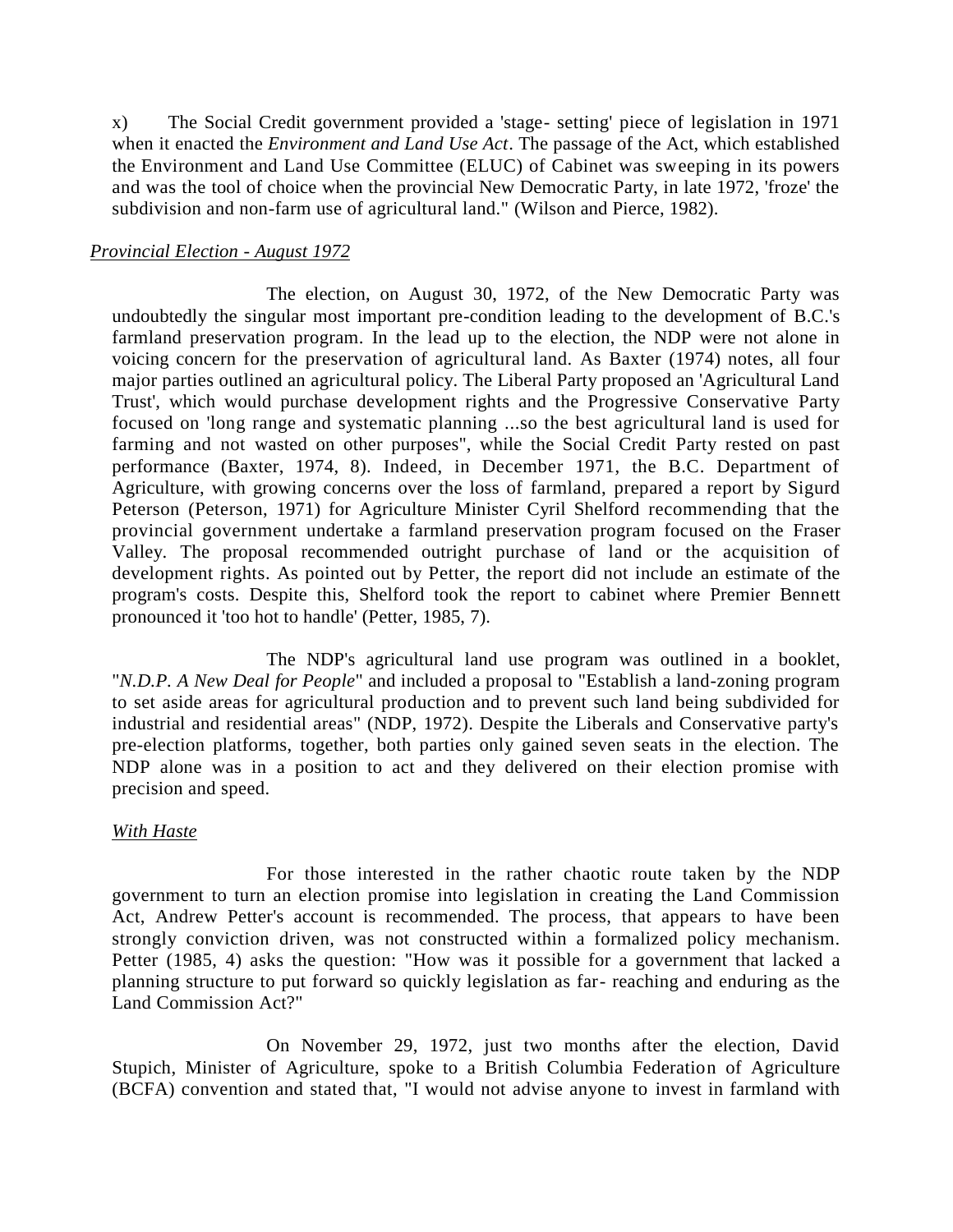any intention to develop it for industrial or residential purposes" (Vancouver Sun, Feb. 3, 1973). As Petter (1985, 9) explains, it was with this speech and to this audience that farmland preservation was driven onto the front pages of newspapers across the Province with the result that Stupich effectively 'locked' Cabinet in on the issue.

B.C.'s farmland preservation program formally began on December 21, 1972 when, after 114 days of being elected, the NDP government enacted Order-in-Council 4483 under the *Environment and Land Use Act*. Stupich explained that the government was forced to act quickly after his speech to the BCFA in November due to a rush of re-zoning and subdivision applications involving farmland. (Vancouver Sun, Feb. 3, 1973).

The Order prohibited the further subdivision of land taxed as farmland and lands deemed by ELUC to be suitable for cultivation of agricultural crops (Order-in-Council 4483, 1972). With the passage of Order-in-Council 157 on January 18, 1973 the government further clarified that non-agricultural development was not permitted on any land of 2 acres or more that was taxed as farmland, zoned as farmland by a municipality or had a CLI agricultural classi- fication Class 1, 2, 3, or 4 (Order-in-Council 157, 1973).

The effect of these two orders halted both the subdivision and non-farm use of agricultural land in B.C.

These actions became commonly known as the 'farmland freeze'.

### *Purchase or Zone*

As legislation was being crafted in the fall of 1972 and early 1973, a debate emerged that would have a lasting effect on the form the farmland preservation program would take. This involved the use of a purchase of development rights model vs. a land districting (zoning) model.

Petter (1985) describes a serious split in cabinet. The issue revolved around the question of whether development rights were vested in the property owner or with the Crown. Stupich had pledged to farmers that the government would compensate them for freezing development on their land. This was a consistent position of the farm community and given the traditional closeness and working relationship that the Minister of Agriculture maintains with his farm constituents, coupled with his accounting background, Stupich's support for this position is not entirely surprising. The earlier farmland preservation proposal of Sigurd Peterson, now Stupich's deputy minister, had also incorporated a plan for the purchase of "development rights". As Petter indicates, the very initial draft of the bill reflected the compensation of farmers for their loss of development value. (Petter, 1985, 13- 17).

Minister of Resources, Robert Williams took an opposing view. Williams influenced by American economist Henry George, felt that the development value of raw land, like other values, was a public asset not requiring compensation. While Stupich had not provided a cost estimate of a compensation package associated with purchase,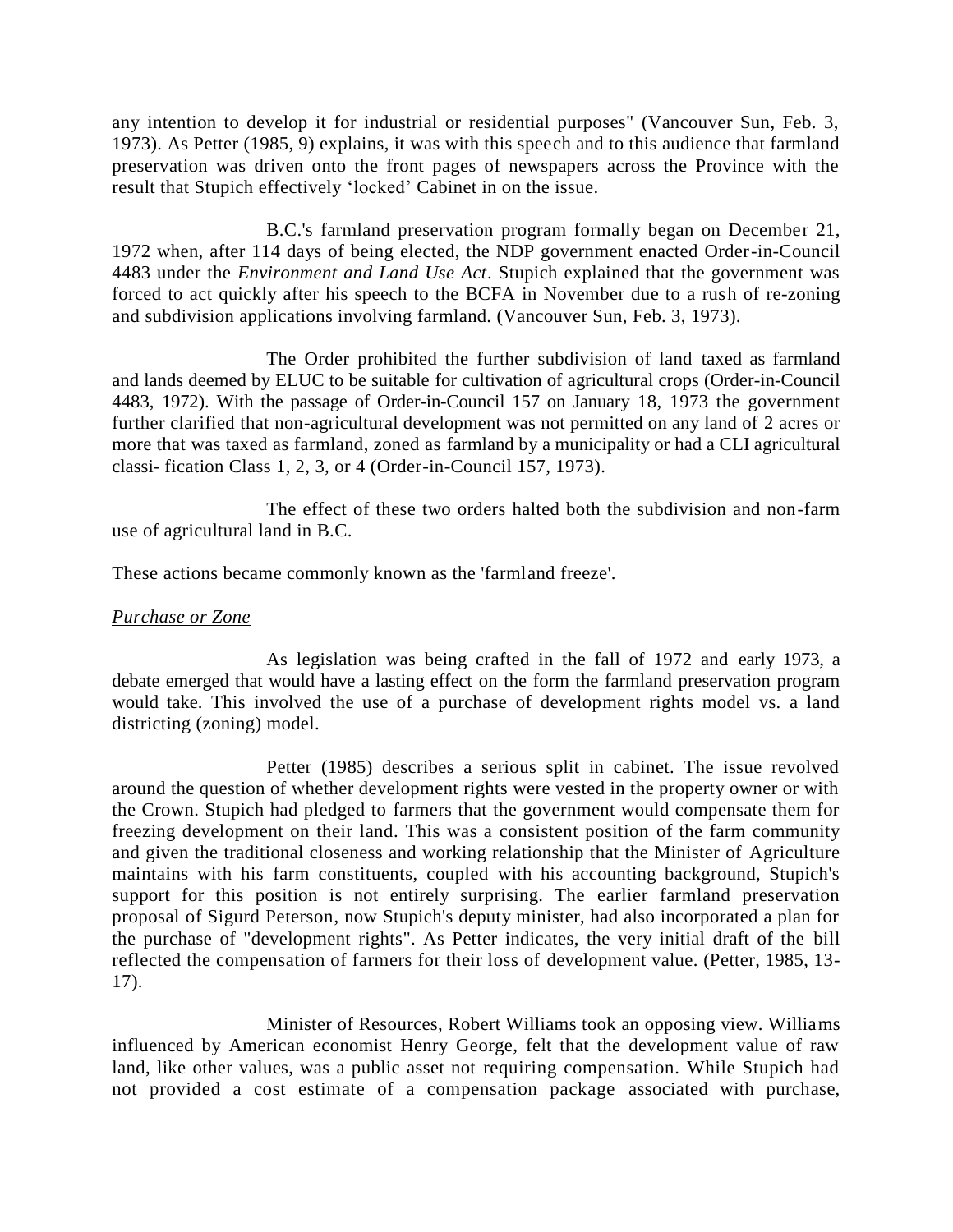Williams suspected that the costs would be far too high and asked his assistant Norman Pearson, with a background in land use planning, to analyze the options. Using Peterson's proposal as a base, Pearson concluded that the purchase of development rights would be so high it would be more expedient to purchase the land outright (Petter, 1985).

In October 1972, just one month before the launch of B.C's farmland preservation program, Pearson had made his position on the purchase of development rights quite clear at a workshop - 'Land Use in the Fraser Valley - Whose Concern?'- held in the Lower Mainland. At the workshop Mayor Douglas Taylor of the District of Matsqui had advocated the preservation of farmland by means of the purchase of development rights. Pearson rebuked the proposal. His philosophic departure with the Mayor was grounded in the need to act in the public or community interest. He commented that the concept of zoning was based on the viewpoint that development rights were vested not in the landowner, but in the Queen, and these rights have subsequently been passed on to municipalities by the province. As a result munici-palities, on behalf of the community, can designate, through zoning, what rights a landowner has to develop their land. Pearson stated, "Mayor Taylor is trying to suggest that these rights are vested in the individual, and that the Queen has to buy them back, but if we were to follow this line of reasoning to its logical conclusion, the Queen would have to, for example, reimburse every landowner who is denied re-zoning for a high rise apartment or a shopping centre, and our traditional basis of zoning would be shattered" (Pearson, 1972, 6-7).

With Pearson's information in hand, Williams' conclusion was that any attempt at development value compensation would cripple the Province financially. Williams, also with experience as a municipal planner where zoning was accepted as a right of government, asked Pearson to draft a memorandum that rejected both the purchase of farmland or development rights due to their fundamental violation of the development rights vested in the Queen.

To appease Stupich and create a far less costly proposal, Williams did suggest consideration of:

- guarantees of a protected market, price or production, price support etc.;
- social programs such as a special farmer pension;
- $\blacksquare$  rebate taxes on unearned increment phased over several years (Petter, 1985, 14-21).<sup>7</sup>

As Williams' version of the bill went through several drafts, William Lane, a municipal lawyer with considerable experience in land use law (and future first Chairman of the Land Commission) was asked to contribute to the drafting process. Lane made several important contributions to the revised bill. Of note was the inclusion of the Land Commission in the process of designating the ALR and freeing it from the statutory definition of "agricultural land". On the issue of purchase vs. zoning, Petter relates that to Lane, who like Pearson and Williams had experience with municipal planning, the idea of a province-wide zoning scheme did not seem at all unorthodox and the notion that such a scheme should require compensation did not even enter his mind (Petter, 1985). Rawson, in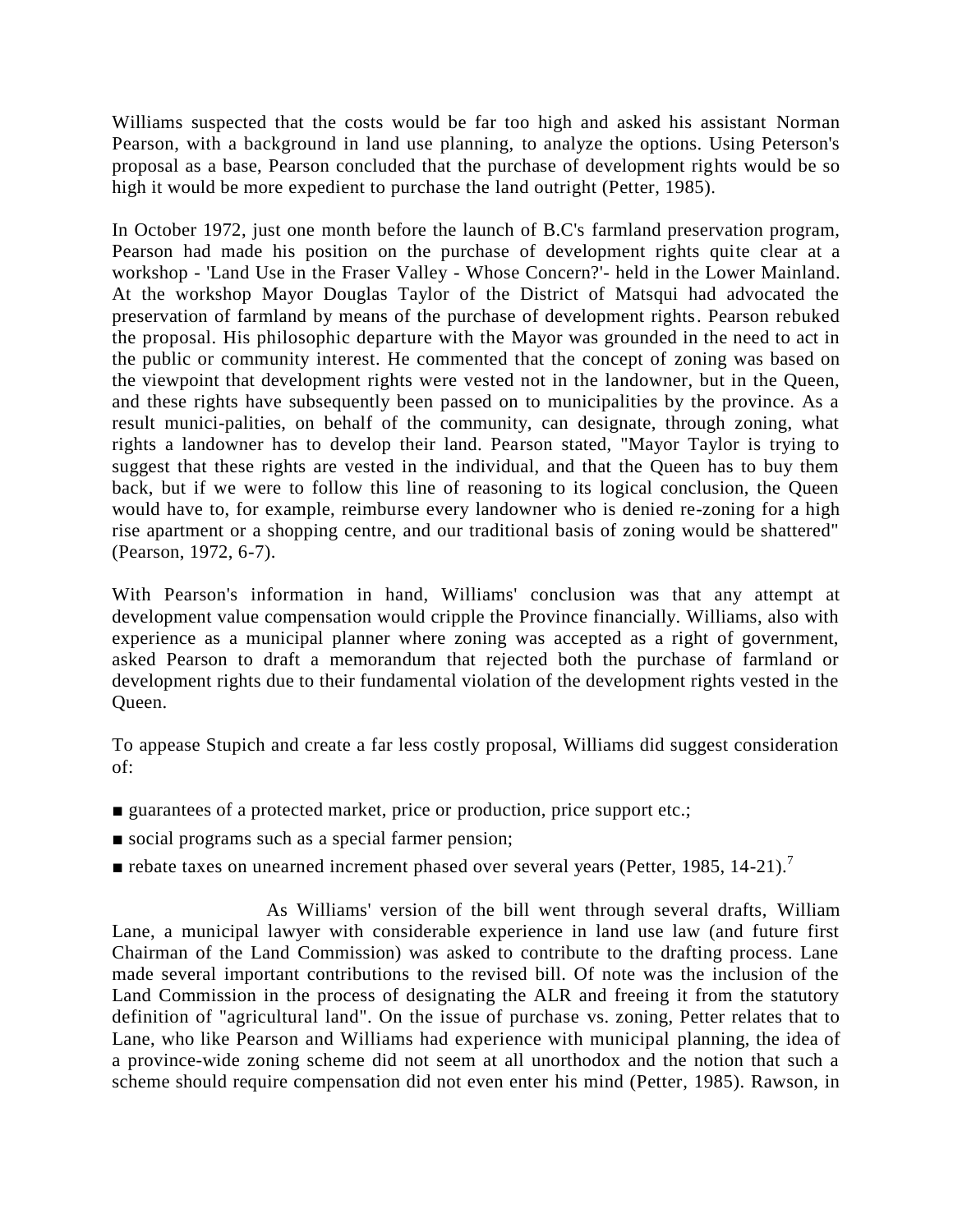her 1976 *Ill Fares the Land*, referred to the establishment of provincial zoning in favour of agriculture as simply the 'provincial retrieval of provincial powers' (Rawson, 1976, 42).

### *The Land Commission Act*

7

The Land Commission Act was enacted on April 18, 1973 and the Commission (of at least 5 members) was appointed by Cabinet in May of that same year. The primary role of the Commission was to preserve agricultural land. The original Act, however, also gave the Commission the additional objectives of establishing green belt, land bank and park land reserves along with Agricultural Land Reserves (ALR). A source of early misunderstanding was the fact that in the case of green belt, land bank and park reserves, the Commission had to purchase (or otherwise acquire) these lands before designation. Only the ALR could be designated without purchase using traditional zoning tools. While the Commission's responsibilities concerning green belt, land bank and park reserves were eventually removed (1977), they served to foreshadow the importance of functional integration and a regional perspective that were to form the hallmarks of the emerging regional growth strategy in the Greater Vancouver and other regional districts.

The process for designating the ALR was set out in the Act in some detail. Application processes were established to exclude land from the ALR and allow for the subdivision or non-farm use of land in the ALR. The

Act also included an appeal provision to the Environment and Land Use Committee (ELUC) of Cabinet for persons dissatisfied with a decision of the Commission.

The scope of permitted land uses in the ALR were outlined and largely restricted to farm uses. Land owners aggrieved by a decision of the Commission could appeal only on a question of law or excess jurisdiction to the Supreme Court. The Act specifically stated that land shall be deemed not to be taken or injuriously affected by reason of designation in the ALR. Originally, the Act was only subject to two other pieces of legislation - the *Environment and Land Use Act* and the *Pollution Control Act* - (and later the *Interpretations Act* was added) which speaks to the strength of the legislation.

The relationship of the Act to local government plans and bylaws was outlined. With few exceptions, applications under the Act were routed first to local governments for advice, and in some cases applications had to be authorized by the regional board or council to proceed to the Commission. The Act did not impair the validity of a municipal or regional district bylaws relating to the use of land in the ALR except, where there was an inconsistency, the Act, regulations or orders of the Commission prevailed and the inconsistent part of the bylaw was suspended and of no effect. A local government bylaw, such as a building lot line set back, could, however, provide regulation in addition to restrictions imposed by the Act.

Following passage of the Land Commission Act. in 1973, the Farm income Assurance Act was passed. The Act was administered by the Ministry of Agriculture and paid indemnities to producers when market returns were below calculated basic cost of production. Wilson and Pierce. 1982. 13 and 14.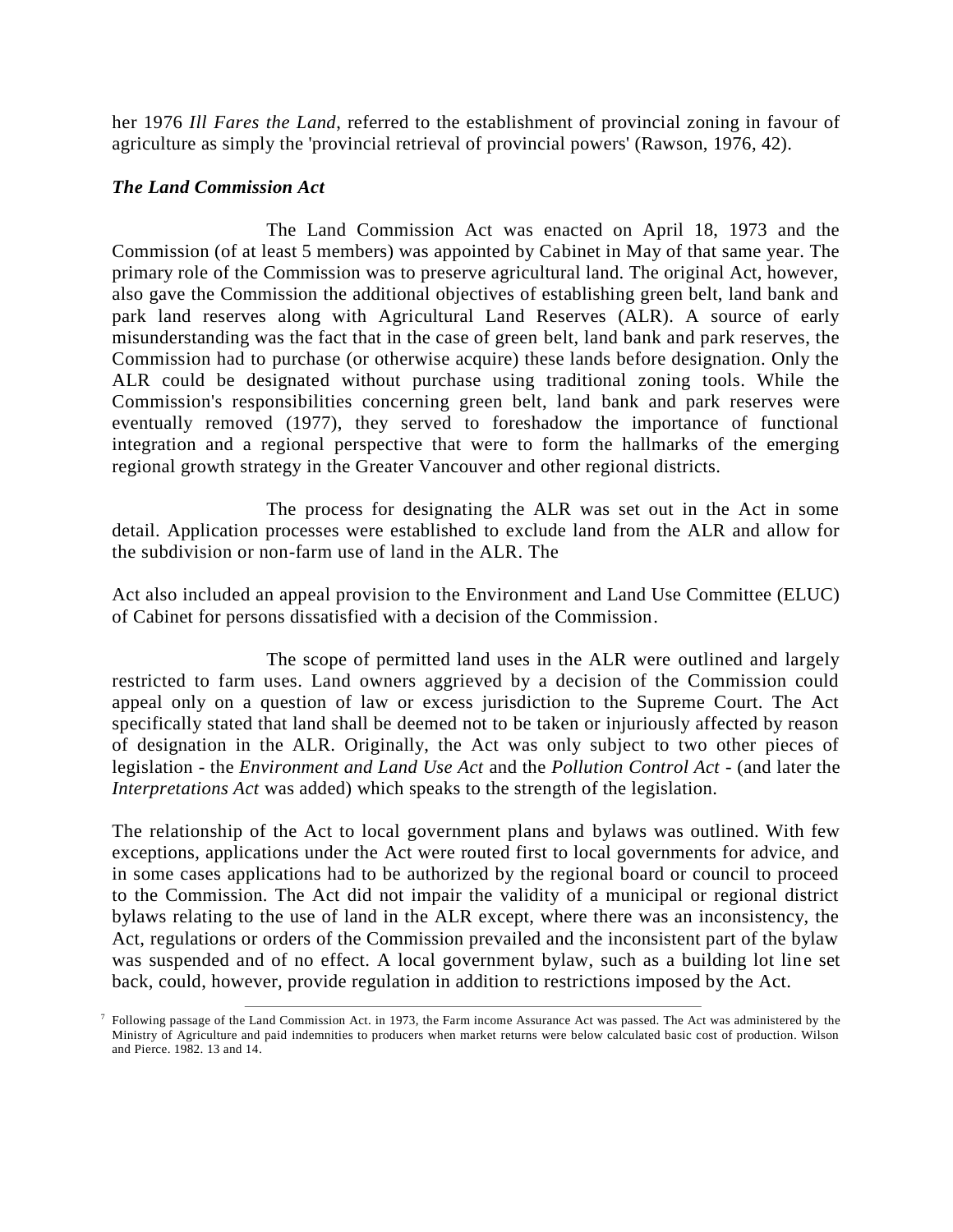#### *Designating the ALR*

The first and quite daunting task facing the Agricultural Land Commission was the establishment of the  $ALR$ .<sup>8</sup> The designation process required an engagement of the Commission with local governments and other provincial agencies.

One of the early criticisms of Bill 42, the predecessor of the Act, was a lack of local government involvement in the process of establishing the ALR. This omission was corrected by the inclusion, in Section 8 of the Act, of a clear and central role for local governments. This was accomplished by tasking each of the Province's 28 regional districts with producing, with assistance from the Commission, an ALR plan for their region and subsequently adopting the plan by bylaw. The regional districts in turn worked with their member munici-palities in the development of each ALR plan. The Act gave regional districts 90 days to complete their work, a time period that the Commission could and did extend as required. The decision on the part of the Province to directly involve the local governments from the outset was inspired and far sighted. It demonstrated faith in what, in 1973, was relatively new entities on the land use planning/governmental scene, and acted to energize and give purpose to regional districts. In hindsight, to have isolated local governments from the development of the ALR would have only served to undermine the farmland preservation program in the longer run.

While local governments insisted on being involved in the designation process, they may not have been fully aware of what they had bought into. As Rawson (1976) reflected with admiration, drawing up the ALR proposals was intense work, particularly on the staff side at the regional district, municipal, and Land Commission levels. Rawson (1976) adds that local government staffs performed uniformly well. Through the engagement of local governments in the designation process there undoubtedly was initially a greater sense of local ownership to the ALR plans. These same staff persons who worked so hard to develop the original ALR plans were normally the same personnel who were engaged with the Commission in the administration of the Act for some years to come. These early gains, however, were gradually lost as new local government elected officials, without an appreciation of the historic context of the designation process, came to regard the ALR as strictly a 'provincial' reserve.

Clearly, the most important, indeed critical, tool at the Commission's disposal that aided the designation of the ALR was the availability of the CLI agriculture capability classification system. Runka (1977, 136) summarizes the significance of this tool.

<sup>8</sup> This summary of the original ALR designation process draws heavily from two sources - both with direct involvement. One is a paper written by the first General Manager and former Chair of the Commission, Gary Runka, "British Columbia's Agricultural Land Preservation Program", 1977 and the second, Ill Fares the Land, 1976, written by Mary Rawson, one of the original Commissioners. Both sources are recommended for persons interested in a "first hand" look at the beginnings of the ALR.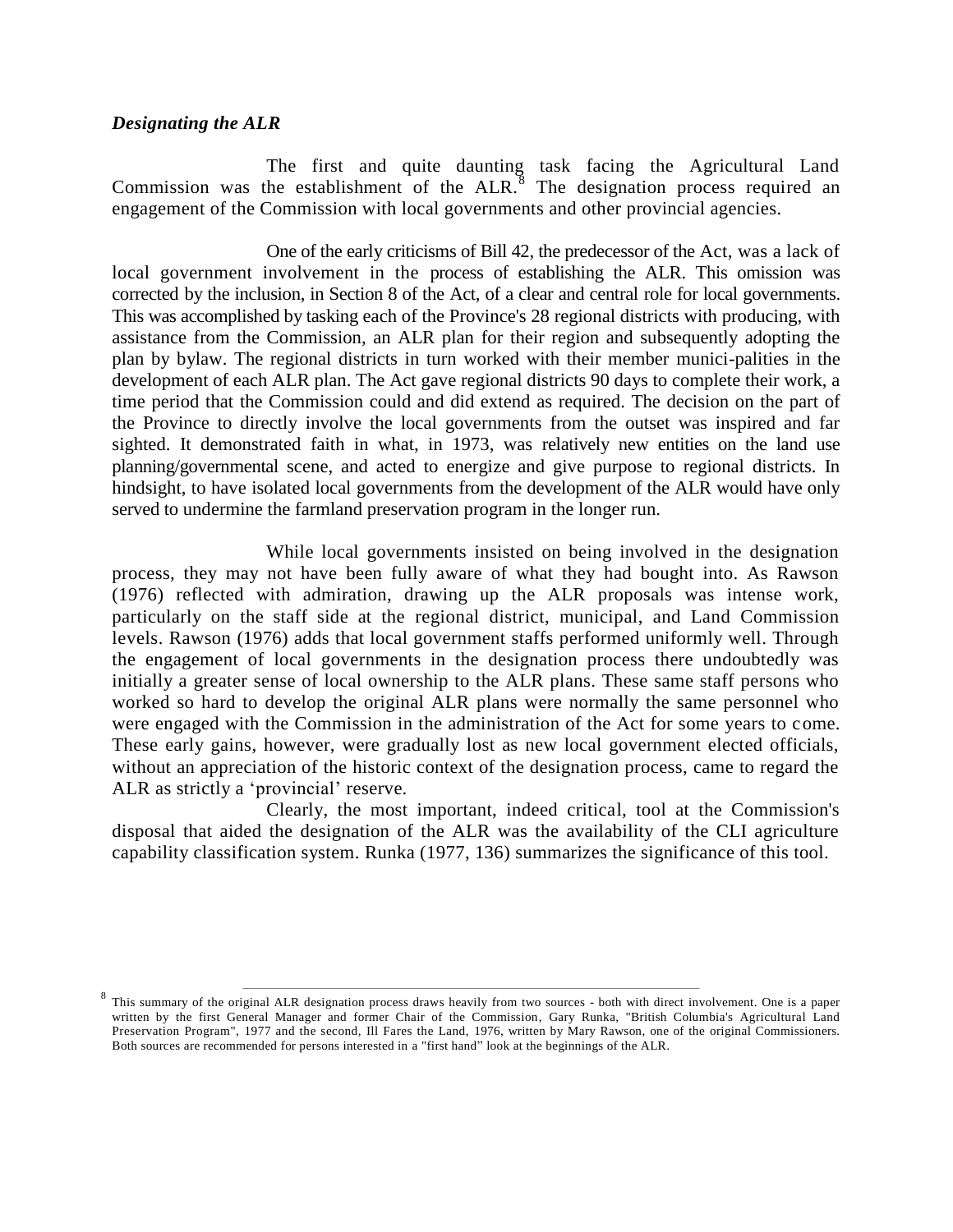One important decision was that... [the ALR]… should be based on biophysical parameters, the natural characteristics of the landscape, rather than the variables of market and socioeconomic considerations. Initially, therefore, we had to decide on a technical base that would weather all storms, politically and otherwise, and be as fair as possible to everyone. The Canada Land Inventory (CLI) agricultural capability interpretation, derived from basic soil a- climate data, was the only uniform province wide classification of the land resource available at the time - a very necessary requirement in order to fairly and equitably apply province wide zoning. Without this basic biophysical inventory, the scheme of credible agricultural zoning intended to preserve agricultural land in the long term would have been very difficult, if not impossible, to implement.

Basing the ALR on biophysical rather than short term market and economic conditions has been a perspective that future Commissions have also drawn upon in the administration of the Reserve.

To aid regional districts in their work, the process of ALR designation began with input from the then Department of Agriculture which prepared suggested agricultural land reserve maps. This again was a critical input. The maps drew upon the Department's overall knowledge of farming in the Province, and identified those lands that had the soil and climate combination to support agriculture that were not already urbanized or irreversibly alienated. These maps were a generalized second-stage interpretation of basic soil survey and CLI data which was combined with proposed urban expansion areas on lower capability or non-agricultural land use. The Department of Agriculture's mapping would also have given local governments much needed early direction into the anticipated scope of the Agricultural Land Reserve.

The draft maps were then forwarded to each regional district for their consideration. The regional districts consulted with their member municipalities and public hearings were required to consider and gain input on the proposed ALR. Runka (1977) notes that about 300 information meetings and public hearings were held in the regional districts to afford the public active participation in drawing the ALR. The regional districts were then required to adopt their agricultural land reserve plans by bylaw and file them with the Commission.

When advising on the ALR, the Commission requested that local governments take into account 'in- stream' development to ensure that sufficient land was available to accommodate five years of future urban growth. This was to allow for a period of transition and give local governments time to organize their community plans and servicing programs. The Commission hoped this period of grace would be sufficient for the new priority being placed on the protection of agricultural land to become a part of the community's thinking (Rawson, 1976). Looking back over the span of 30 years, the hoped for fundamental adjustment on the part of local governments away from the post World War II attitude that farmland is 'urban land in waiting' has been mixed at best.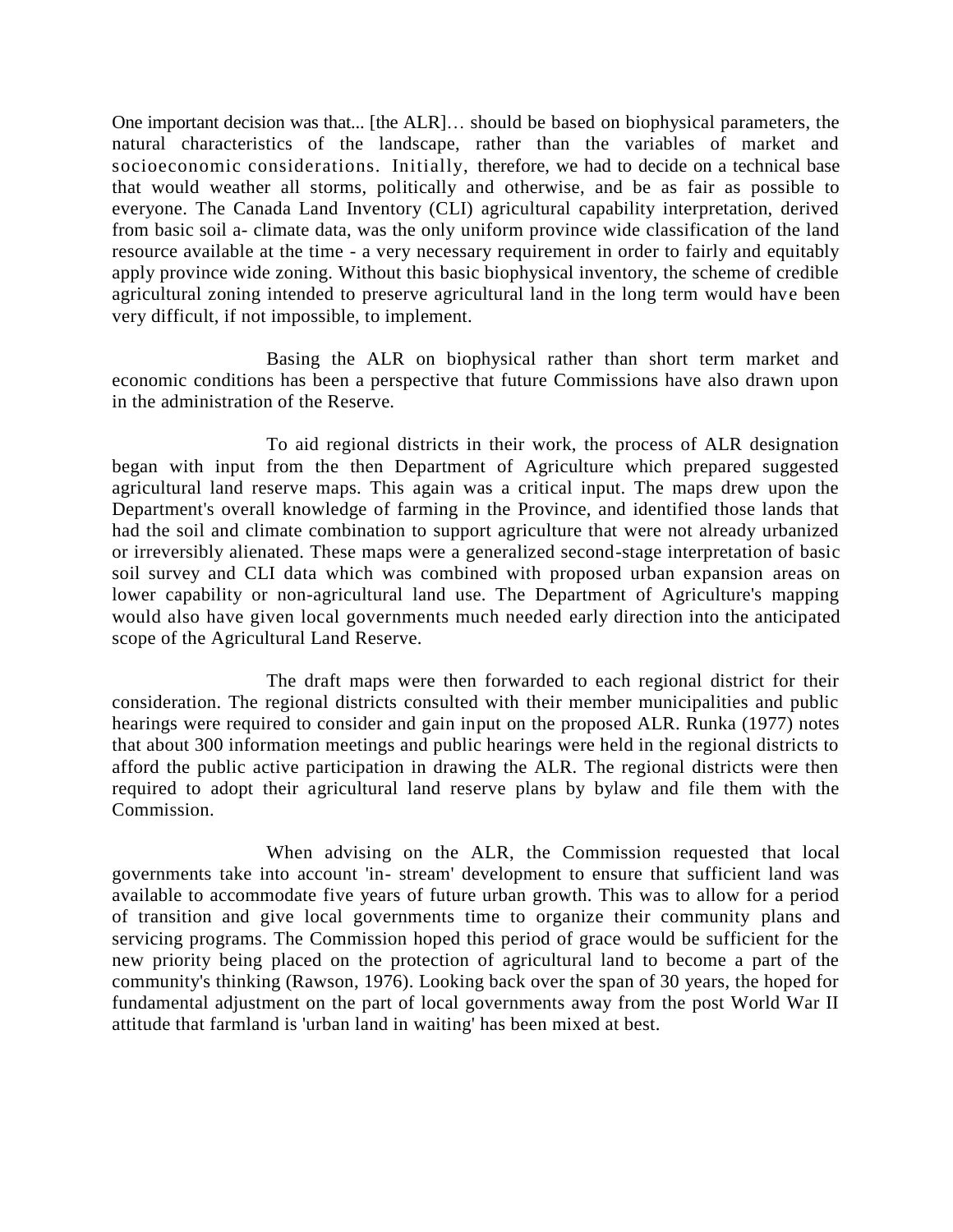Once completed, the regional districts filed their proposals with the Commission. The Commission then reviewed in detail each ALR plan to ensure compliance with the intent of the Act. As Runka (1977, 137) has

noted, "The quality of the plans submitted to the commission varied, depending on the attitudes and directions local governments chose to project. During the ... review stage, therefore, we attempted to ensure basic technical consistency with the agricultural land reserves throughout the Province."

The Act provided opportunity for the Commission to recommend amendments to the ALR plans for eventual Cabinet consideration and this was done in a number of cases. In turn, other government ministries and agencies commented on the ALR plans with the ELUC having final review prior to Cabinet's consideration and approval. Once approved the Commission could then designate the ALR plans on a regional districtby-regional district basis. At this point the original 'farmland freeze' Orders under the *Environment and Land Use Act* were lifted and zoning under the Land Commission Act was then applied (Runka, 1977, 138).

The first ALR plan was designated on February 13, 1974 for the Regional District of Okanagan-Similkameen, 11 months after passage of the Act and 10 months after the Commission's appointment. By the end of 1974, a total of 23 of the 28 regional districts had their ALR plans designated. Four more were completed in 1975 and the last remaining ALR plan was designated on December 1976. With the designations complete, only 5% of the Province's land area was found to warrant being placed in the ALR - about 4.7 million hectares.

### *Into the Mix*

Despite the speed with which the ALR was designated, considerable care was taken and fairness was uppermost on the minds of the Commission when making recommendations to Cabinet on the eventual shape of the Reserve.

The process was based on several factors that influenced the final designations. First, those lands included in the original 'farmland freeze' gave initial direction to the shape of the emerging ALR plans. The Act, it should be noted, did not limit the designation of the ALR to CLI class 1 to 4 lands nor in fact make mention of the CLI.

Thus, the Commission was not bound strictly by the class 1 to 4 criteria, a point missed by some critics. Since the initiation of the 'farmland freeze' there had been an on-going appeal process for those persons who felt aggrieved. The results of this appeal process would also have been taken into consideration. The practical experience of the Department of Agriculture would also have been a very valuable input. In designating the ALR, an effort was made to identify cohesive 'agricultural landscapes' and ensure their continuity. The regional district process of ALR plan development was also a fundamental component affecting the final shape of the ALR, including the '5 year urban growth' provision. In determining the ALR boundaries, all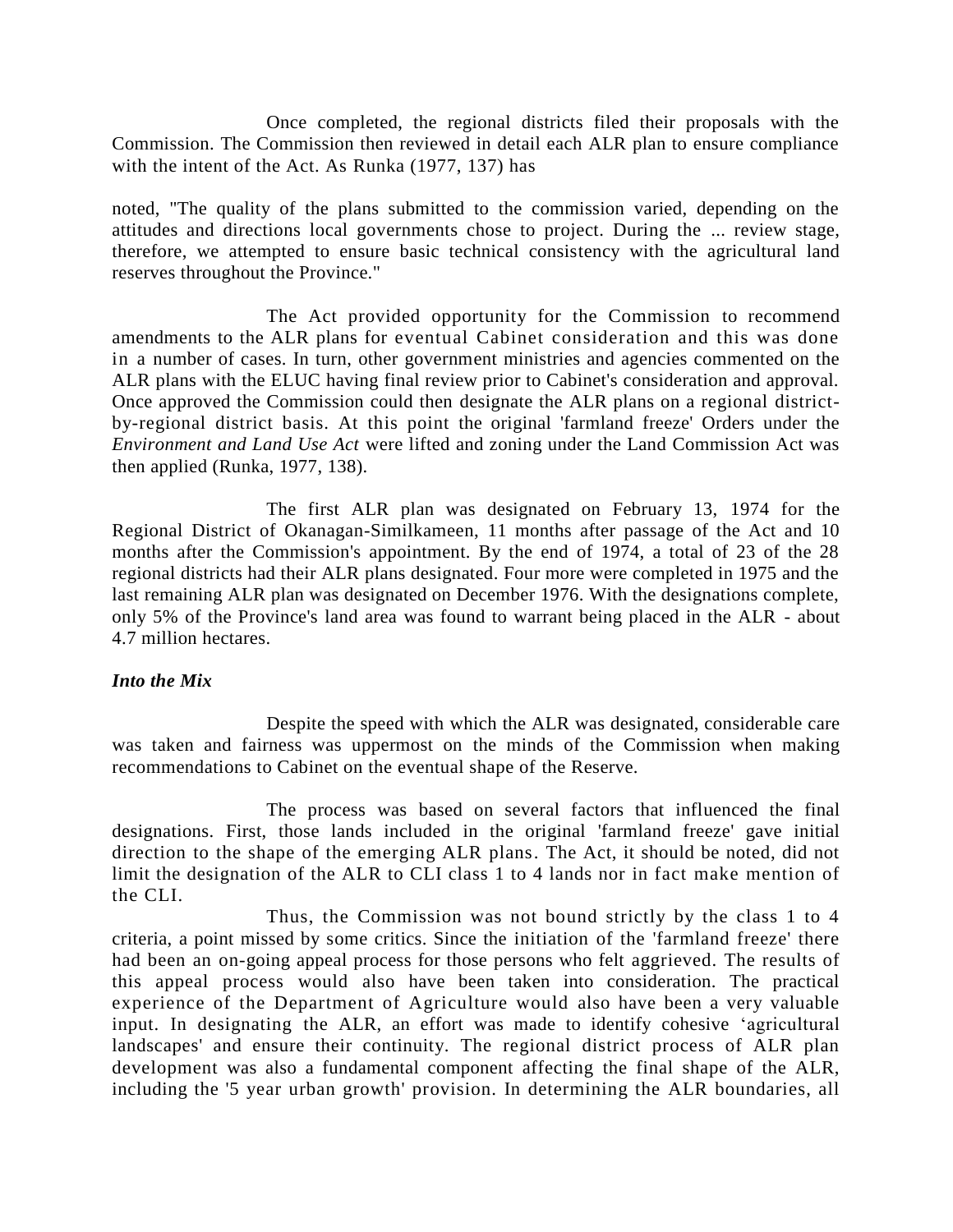lands were considered for potential inclusion. As a result, private lands, crown provincial and federal as well as Indian Reserves were all considered if their biophysical characteristics warranted inclusion in the ALR. With respect to

federal lands, including Indian Reserves, the regulations associated with the Act did not apply.<sup>9</sup> The ALR plans in these later cases did serve to provide an indication of a resource value.

Despite all of these influences, as Runka (1977) points out, the ALR is solidly grounded on the CLI agricultural capability rating. This greatly assisted in the Commission's desire to achieve fairness and objectivity. It also removed the ALR from the specter of being nothing more than arbitrary zoning.

Freedom from a strict use of a CLI class 1 to 4 criteria in determining ALR boundaries resulted in the Commission approaching its job with far more creativity given the diversity of the land base and technical considerations. First, all class 1 to 4 lands that were not irreversibly developed, regardless of ownership or tenure was included in the ALR. Class 5 and 6 lands were also included where historical land use patterns indicated that such land could be used effectively for agriculture in conjunction with class 1 to 4 lands. This occurred often in areas of the Province where class 5 and 6 range land is the underpinning of ranching operations. In addition, it is not always appreciated that in many cases land with a relatively low capability rating with a low range of cropping options may actually be highly suitable for a small range of crops (cranberries in a bog setting for example). The Commission also included some relatively small areas of class 7 land where such land might have allowed undesirable intrusion of incompatible uses into the ALR.

A practical challenge the Commission faced was the problem of transferring the underlying irregular pattern of "natural zoning" provided by the CLI mapping, into technical descriptions that would be legally defensible, and that would be considered practical by landowners (Rawson, 1976). Runka (1977, 138) explained that the process of taking the technical CLI data and converting it to straight-line legal boundaries for the purpose of land registry identification and longer term administration of the ALR was, "...a long, tough, frustrating job and the results were not altogether successful. Partly because of this, the credibility of the agricultural land reserves has been questioned, especially by nontechnical people." Indeed, successive Commissions have expended considerable effort dealing with such anomalies and inconsistencies, real or perceived. Runka suggests that the problems between natural vs. legal boundaries is something future users of biophysical information, including those generating the data, should be more aware of.

 $9$  As a result, the ALR designation of federal lands has acted as a form of 'resource mapping' but in many cases the federal government has entered into discussions with the Commission when the development of federal lands within the ALR is under consideration.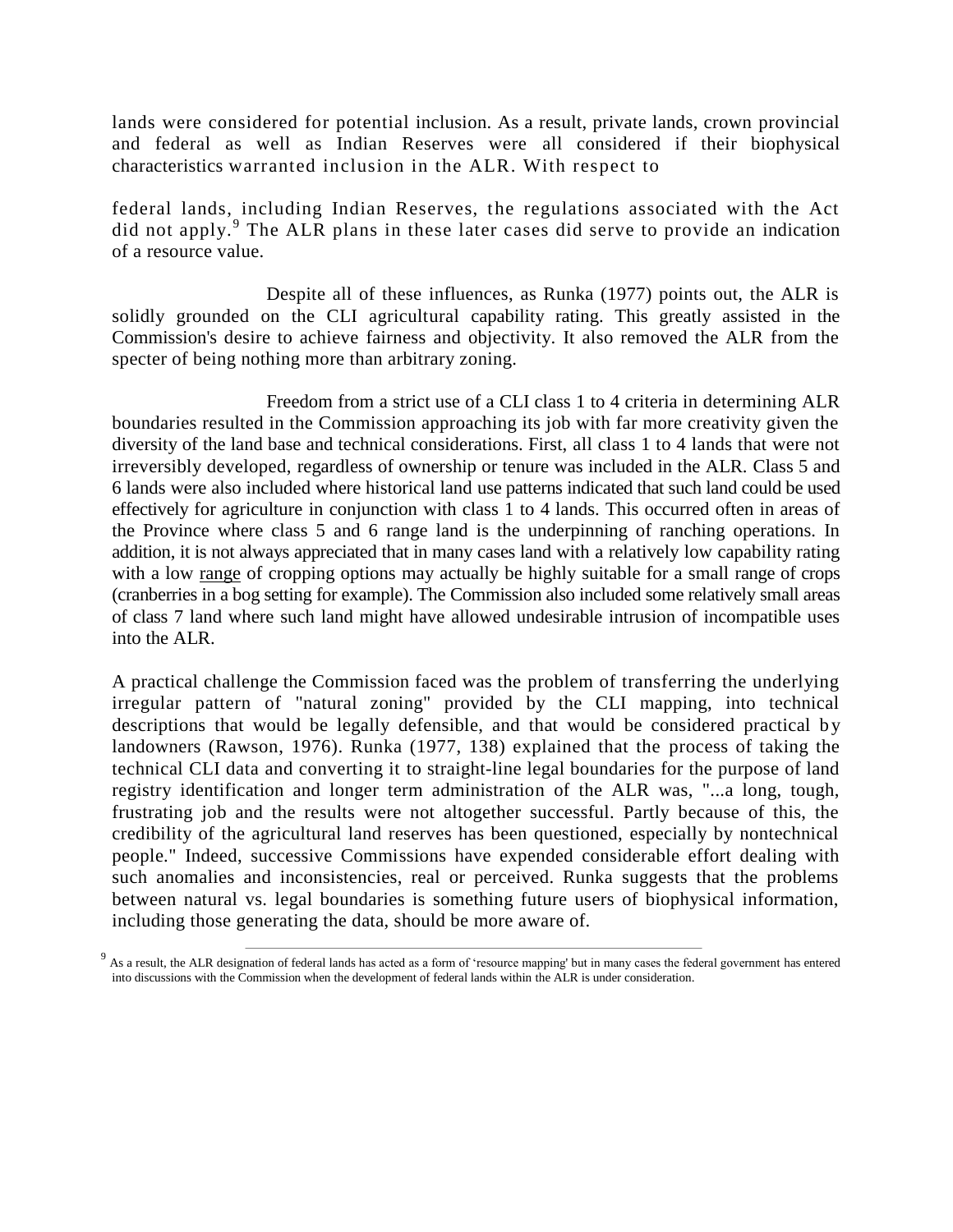

Another practical problem was the lack of detailed mapping or air photo coverage in some parts of the Province. This problem alone would assure the Commission years of future effort in ALR review processes where these problems were apparent. In addition, particularly given Gary Runka's first hand experience as an agrologist who worked on the development and application of the CLI agricultural capability ratings in B.C., there was awareness early on that within some areas (portions of Vancouver Island serve as an example) the CLI information could be improved. But as, Runka reflects, there was an urgency to establish the ALR and all of the associated problems were recognized and subsequent Commissions have used various techniques to refine the ALR boundaries where appropriate (Runka, 1977, 138).

In 1978 the Select Standing Committee on Agriculture assessed the CLI agricultural capability of lands in the ALR - Table 2 summarizes their work, and indicates that the Commission was able to secure 70% of the province's prime (Class 1 to 3) land within the ALR. The dearth of higher quality agricultural land in the Province is further emphasized when considering that more water (ditches, channels, streams) is mapped into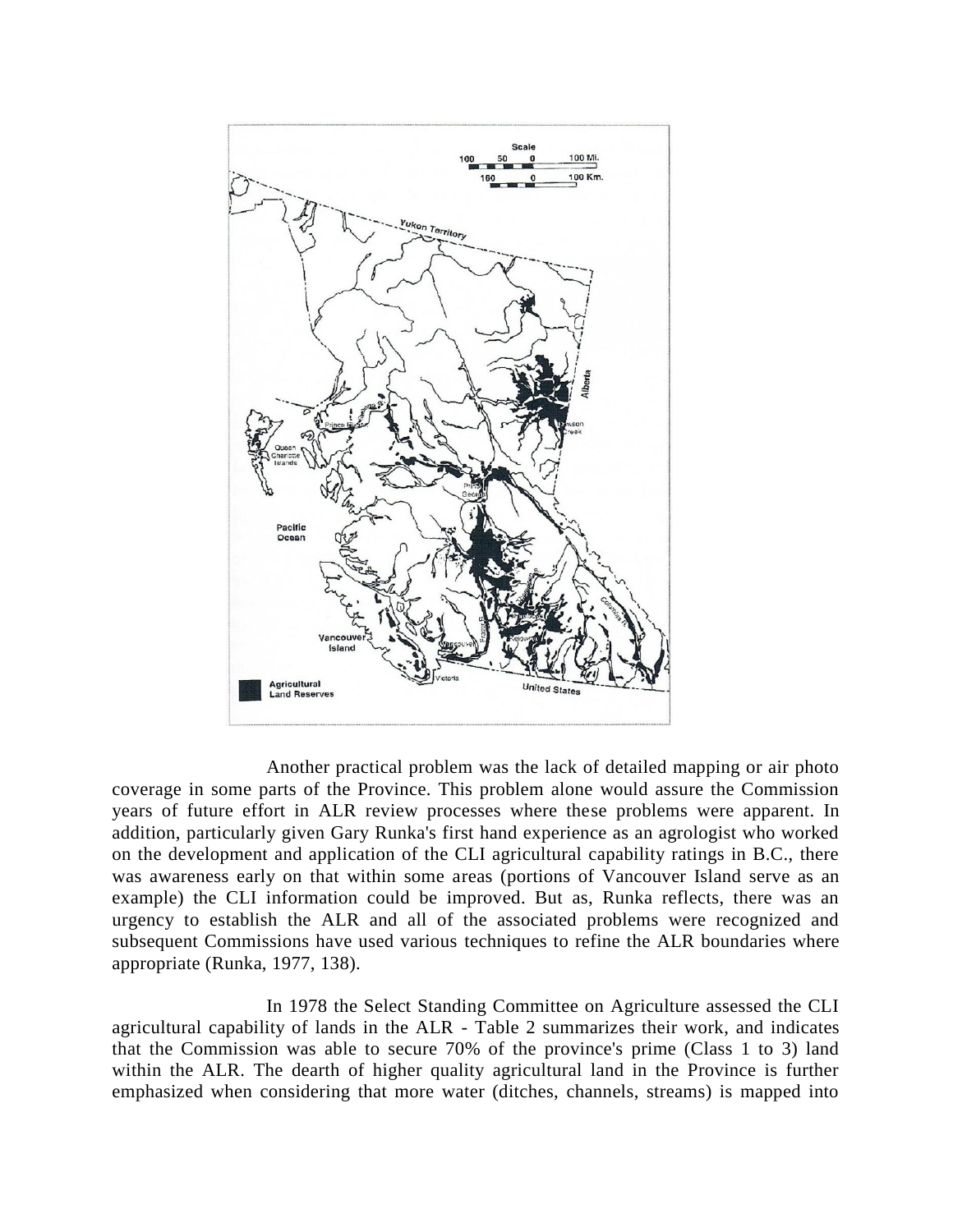the ALR than land having a class 1 CLI rating, and over 40% of the ALR has a class 5 and 6 capability rating, suitable only for perennial forage crops or natural grazing.

| <b>CLI Agricultural</b><br><b>Classification</b> | Total Area<br><b>Classified</b> | Land in<br><b>ALR</b> | ALR as a $%$ of<br><b>Lands Classified</b> |
|--------------------------------------------------|---------------------------------|-----------------------|--------------------------------------------|
| Class 1                                          | 69,989                          | 52,920                | 75 6%                                      |
| Class 2                                          | 397,634                         | 289,079               | 727%                                       |
| Class 3                                          | 999,644                         | 692,090               | 69.2%                                      |
| Class 4                                          | 2,131,581                       | 1,409,080             | 66.1%                                      |
| Class 5                                          | 6,137,470                       | 1,468,100             | 23.9%                                      |
| Class 6                                          | 5,357,781                       | 431,560               | 8.1%                                       |
| Class 7                                          | 14,898,572                      | 167,540               | 1.1%                                       |
| Water                                            |                                 | 88,890                |                                            |
| Total                                            | 29,992,071                      | 4,599,259             |                                            |

#### *The Commission*

For 27 years, the program was administered by a 5 to 7 member 'provincial' Commission that normally met five days each month. A total of 72 individuals are serving, or have served on the Commission, with an average term of 3 years. While fluctuating over the years, the delivery of the program has usually had a staff compliment of 20 to 30 personnel.

In April 2000 the Commission underwent a fundamental reorganization. First, the Province's Forest Land Commission and the Agricultural Land Commission were amalgamated into a single 'Land Reserve Commission', To provide greater regional focus the traditional 5 to 7 member Commission expanded to include a Chair and 9 Commissioners. The Commissioners were divided into three regional panels, each with the full decision making power of the Commission. Each panel had responsibility for two of six major regional divisions of the province. The panels maintained consistency by normally meeting for two days a month together and three days in their respective regions.

A second major change occurred after the Liberals formed government in May 2001. Initially the Commission remained in place until November 2001 when it was replaced by an interim five person provincial government Commission. On May 1, 2002 the Commission was again re-organized. A 19 person Commission (Chair and 18 Commissioners) were appointed and formatted into of six regional - three person - panels with each member drawn from the region it is responsible for. With responsibility for one regional area, the Panels normally meet in the region for 3 days every other month. Once each year all Commissioners meet as a group to discuss broad policy issues. In November 2002 the Act was changed (back to the Agricultural Land Commission Act - 2002) with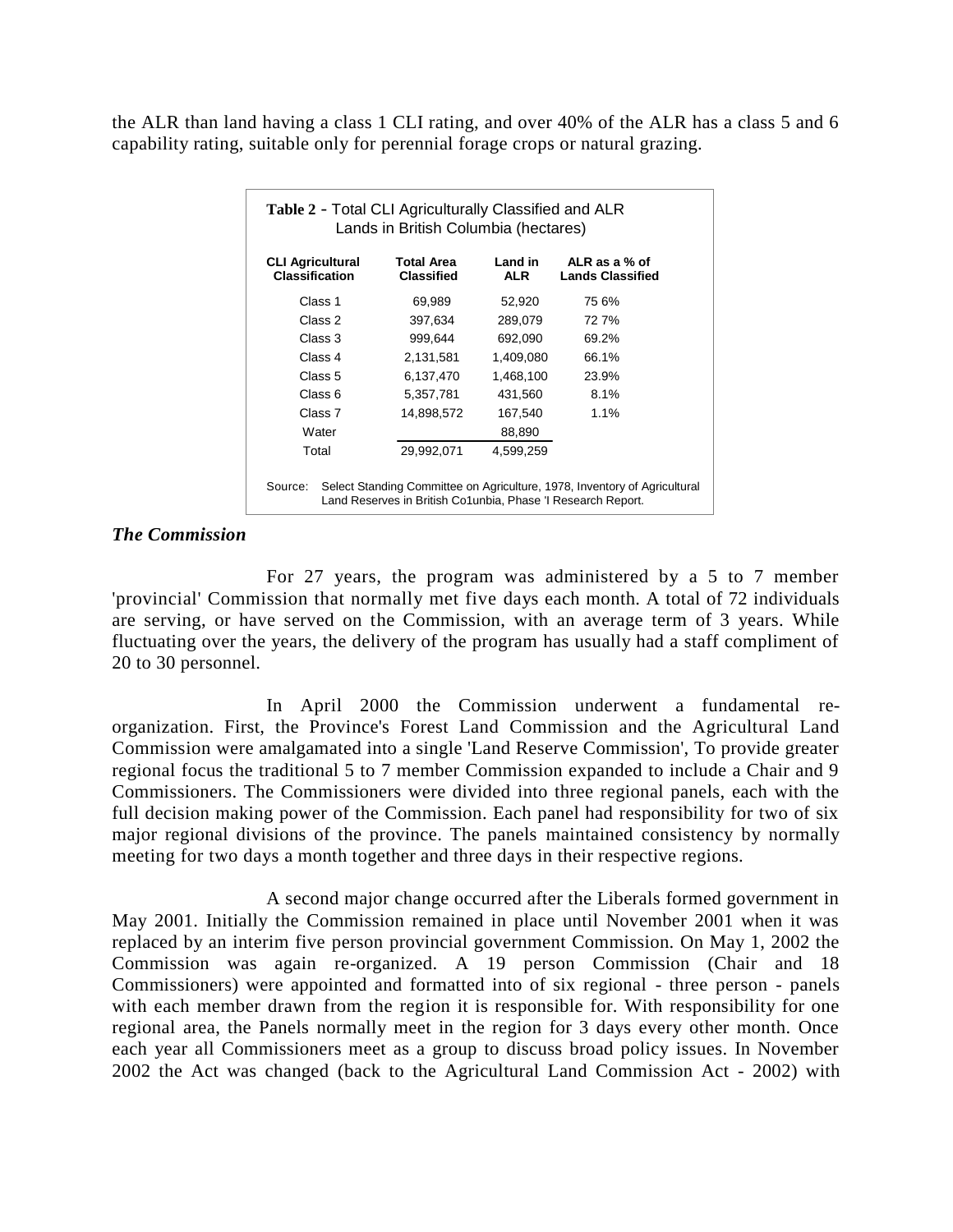removal of the Forest Land Reserve duties, resulting in the Commission again focused solely on its agricultural land preservation mandate.

The most recent structural change to the Commission was set in place to accomplish the government's "new era" commitment of a more regionally responsive Agricultural Land Commission. This also involved greater deregulation, an 'across government' commitment, and an encouragement from the provincial government that the Commission actively pursues the delegation of decision making power to local governments for subdivision and non-farm use applications. To date there has been reluctance on the part of many local governments to take on the responsibility of ALR decision making and only one delegation agreement is in place (Fraser-Fort George Regional District).

Despite a stated goal of ensuring the Commission is more regionally responsive there is little, if any, evidence that the Commission has, in the past, inappropriately administered the Act in manner that has not balanced the provincial interest with regional wishes. Indeed the Commission can point to a lengthy list of decisions taken at the request of local governments and provincial ministries that responded to legitimate local or regional needs.

It is too early to fully appreciate the impact of the new structural arrangement, but after two years, the six panel structure and the push for devolving decision making is being viewed warily in some quarters, such as West Coast Environmental Law, Smart Growth BC, and several Vancouver Island regional district planners. While the Commission has historically recognized regional differences, this was balanced with a desire to achieve decision making consistency in similar situations. There is concern that the current structure may lessen consistency and harm the Commission's integrity. The ability for suasion in a manner contrary to adhering to the principles of the mandate could prove easier with a 3, rather than a 5 to 7 person Commission. One of the founding concerns in the establishment of the program was local government's tendency to yield to pressures to convert agricultural land to non-farm use. The structural change to 'regional panels' can be viewed as an abandonment of a 'provincial' land commission. The decision appears motivated by a desire to move back to a stronger local decision making model and away from the provincial overview provided by a 'provincial' land commission. If the most recent experiment in re-structuring does prove to weaken the Commission's resolve, it will undoubtedly come at a cost to the farmland resource.

More positively, the Commission has shown considerable resilience. Regardless of which political party has governed and been responsible for Commission appointments, of the 53 individuals that have completed service on the Commission, only rarely has there been a Commissioner that did not seem to fully grasp the essentials of the task at hand. Commission after Commission has consistently 'risen to the mandate'. Despite changes in emphasis that have come with the most recent structural changes, it should be kept in mind that the Commission's mandate, as laid out in the Act, remains basically unchanged.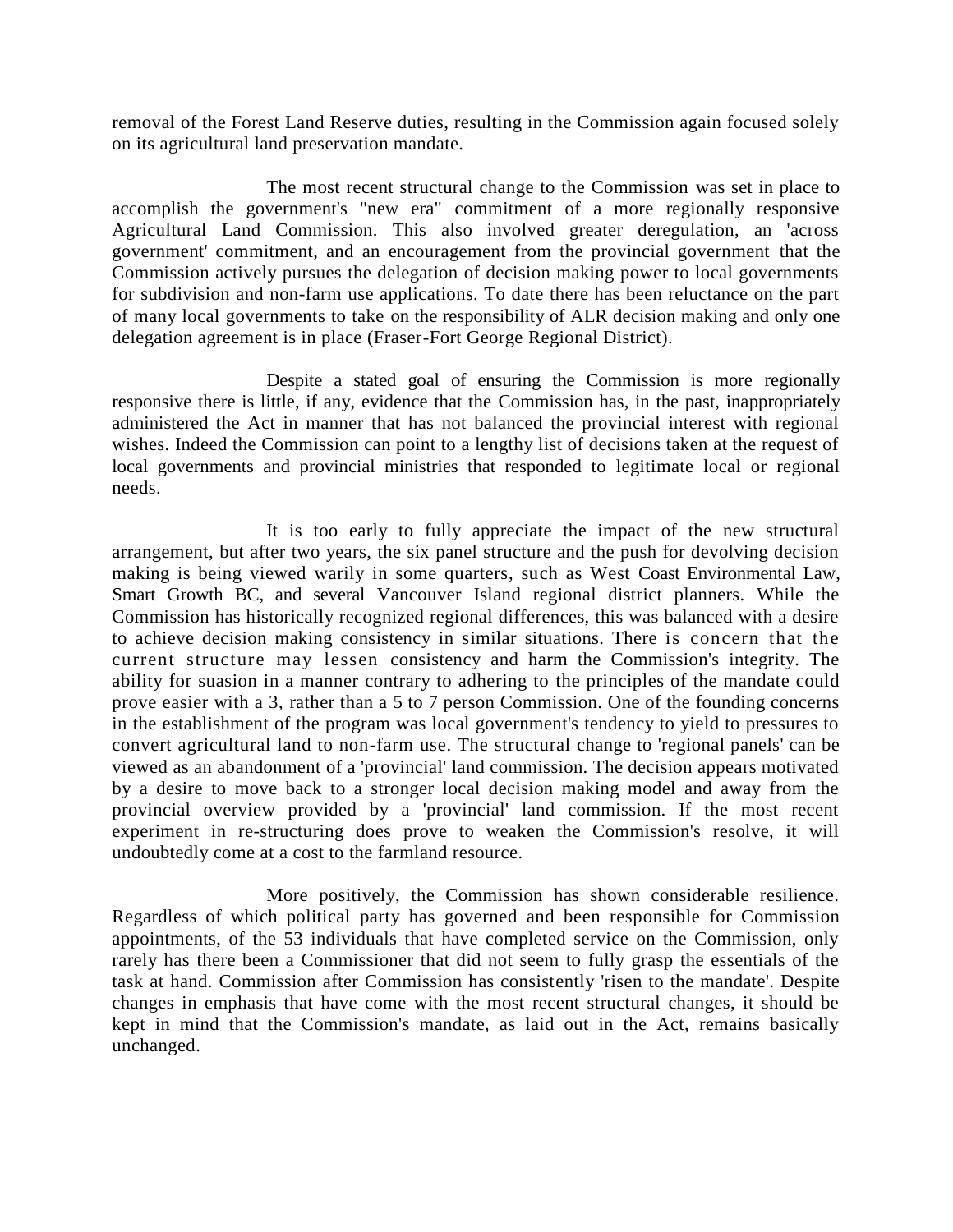#### *Mandate Modifications*

Over the course of 31 years, the mandate of the Commission has been amended but has been unwavering in its primary objective to preserve the

Province's farmland for agricultural use. Key mandate modifications are highlighted below.

#### **1977 - A focus on agricultural land preservation**

■ Responsibility for land banks, greenbelts and parkland reserves removed from the Act.

■ Name of Act changed from Land Commission Act to *Agricultural Land Commission Act*.

■ Minister responsible for the Commission able to grant landowners leave to appeal a decision of the Commission on exclusion applications to the Environment and Land Use Committee (ELUC) of Cabinet.

■ Soil Conservation Act is passed and the Commission given responsibility for its administration.

#### **1988 - Golf courses an outright use in ALR**

■ Via a regulation change, golf courses become an outright use in the ALR (setting off a ground swell of golf course proposals in the ALR).

#### **1992 - 1994 - A time of renewal**

■ Moratorium imposed on golf courses in the ALR, and golf courses once again require Commission approval.

■ The ability to appeal Commission decisions on exclusions applications to ELUC rescinded.

■ The decision making power of Cabinet on applications for exclusion by local governments was ended and given to the Commission.

■ If an application is declared by Cabinet to be in the provincial interest it is removed from the Commission and the decision is made by Cabinet. (This power has only been used once in 11 years.)

A Commission sponsored symposium "Urban Growth and the Agricultural Land Reserve: Up not Out' - was held in March 1993 to mark the  $20<sup>th</sup>$  anniversary of the farmland preservation program.

Premier Harcourt, in the key note address, remarked: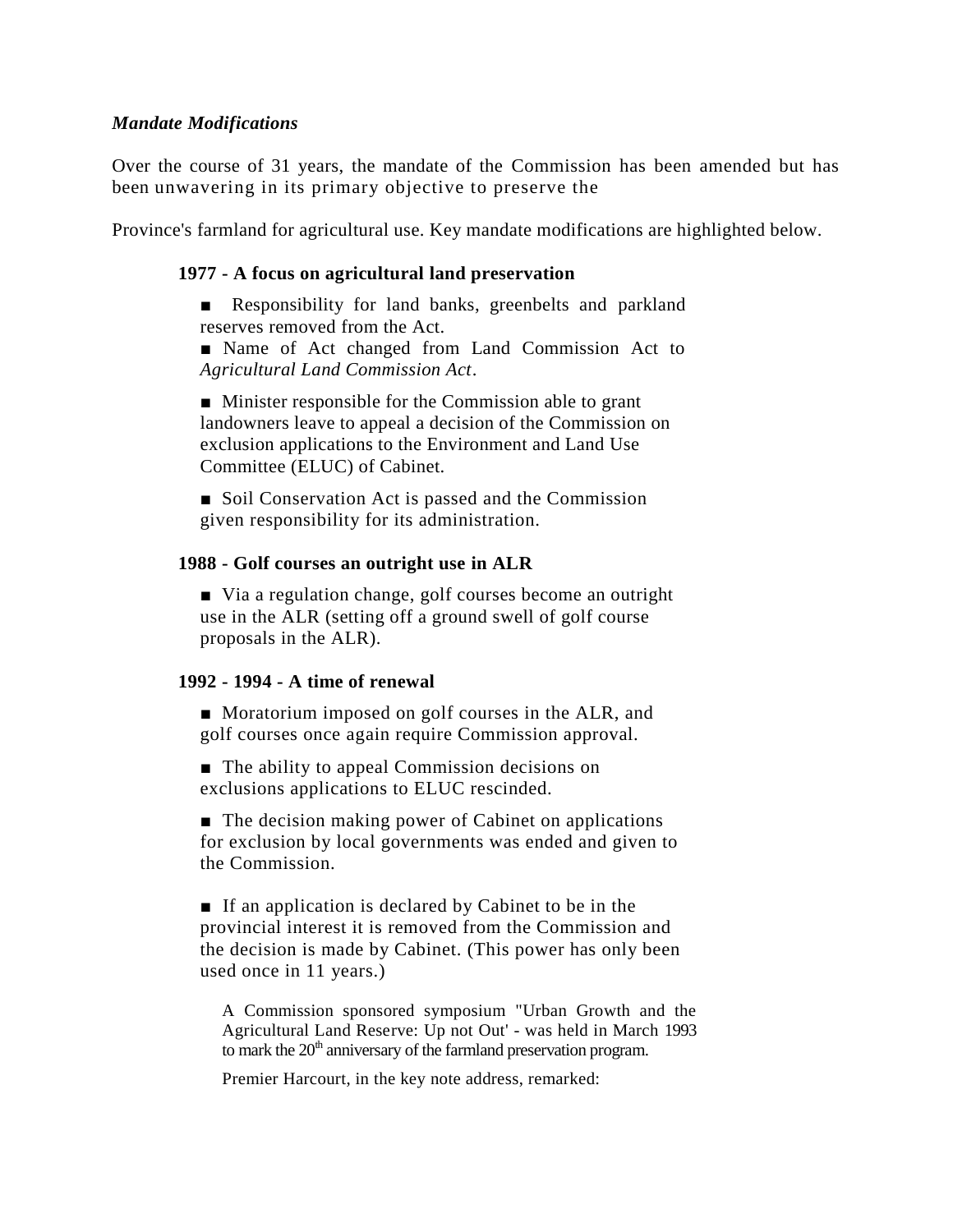*"After twenty years it's no longer a question of whether we should have an Agricultural Land Reserve - the issue now is how to make it better. We can't keep putting pressure on our agricultural lands. We've got to find ways of moving urban growth up not out ... up in urban densities and up onto hillsides, not out into rich valley farmlands."*

*(Up not Out. 1993, p. 2)*

■ An additional objective was added to the Commission's mandate to encourage municipalities, regional districts, first nations and ministers, ministries and agents of the governments of British Columbia and Canada to support and accommodate farm use of agricultural land in their bylaws, plans and policies.'  $(ALC Act, Sec. 10(1)(d))$ 

■ Opportunity provided for the Commission to enter into agreements with local governments to delegate decision making authority on applications involving subdivision and non-farm use of land in the ALR.

■ The relationship of the ALR to local plans and bylaws was clarified and strengthened. Local governments must ensure that their bylaws are consistent with the Act, regulations and orders of the Commission and any inconsistency is of no force or effect.

■ Municipal Act (now Local Government Act) amended to require local governments to forward to the Commission official community plans prior to adoption for comment,

■ The Forest Land Reserve is designated and Forest Land Commission appointed. Staff of the Agricultural Land Commission provides operational support to the Forest Land Commission.

#### **1999 - Provincial interest defined**

■ After completion of a report by Moura Quayle, Stakes in the Ground, regarding provincial interest and the ALR, the legislation was amended (came into effect in 2000) to include language defining provincial interest.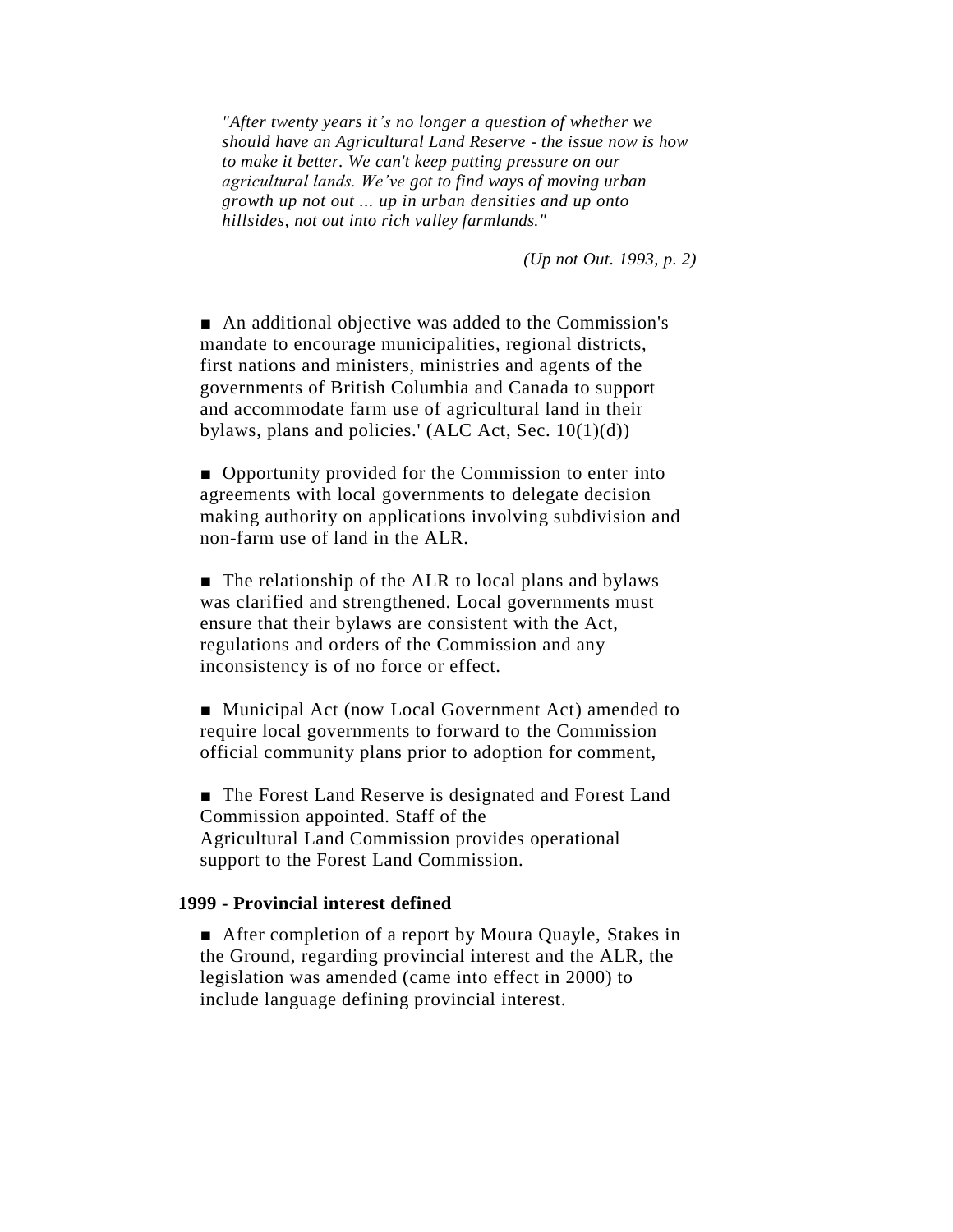#### **2000- Commission Amalgamation**

■ The Forest Land Commission and the Agricultural Land Commission are amalgamated into the 'Land Reserve Commission'

■ Commission reorganized into three, 3-person panels

## **2002 - Agricultural Land Commission**

■ Forest Land Reserve duties removed, with the Commission again focused solely on it's agricultural land preservation mandate.

■ Commission re-structured - 19-person Commission (Chair and 18 Commissioners) formatted into six regional, 3-person panels with each member drawn from the region the panel is responsible for.

## *Two Key Duties*

As the challenge of delineating a 4.7 million hectare agricultural zone was finalized, two roles quickly emerged that have been central to the Commission's administration of the ALR for the past three decades. Under the Act, processes were established to allow applications. This quasi-judicial role of deliberating on applications has been at the core of the Commission's day-to-day life. Within about a year of the ALR's being designated a second major activity, reviewing local government land use policy, plans and bylaws emerged as another cornerstone activity.

### *The Application Box*

It seems unlikely that those persons who crafted the original Land Commission Act fully grasped the enormity of the task and the impact on the Commission's future workload that the application review process would have The Commission has dealt with about 35,000 applications under the Act - an average of about 1,280 each year. The routine job of dealing with applications has evolved into the core activity of the Commission. There are basically two different types of applications; those that physically alter the boundaries of the ALR - exclusions and inclusions - and those that propose the subdivision or non-farm use of land within the Reserve. About 90% of all applications are initiated by private landowners with the remainder from local governments, the Commission or other provincial agencies. Given the Commission's considerable experience, the application process in place today has been finely tuned over the years to ensure thoroughness, fairness and efficiency. Although the complexity of an application will vary the processing time, the Commission strives to achieve a 90 day turn around on 80% of applications considered. The application files have always been open for scrutiny and using electronic means, the Commission is moving towards ensuring greater transparency in the application process.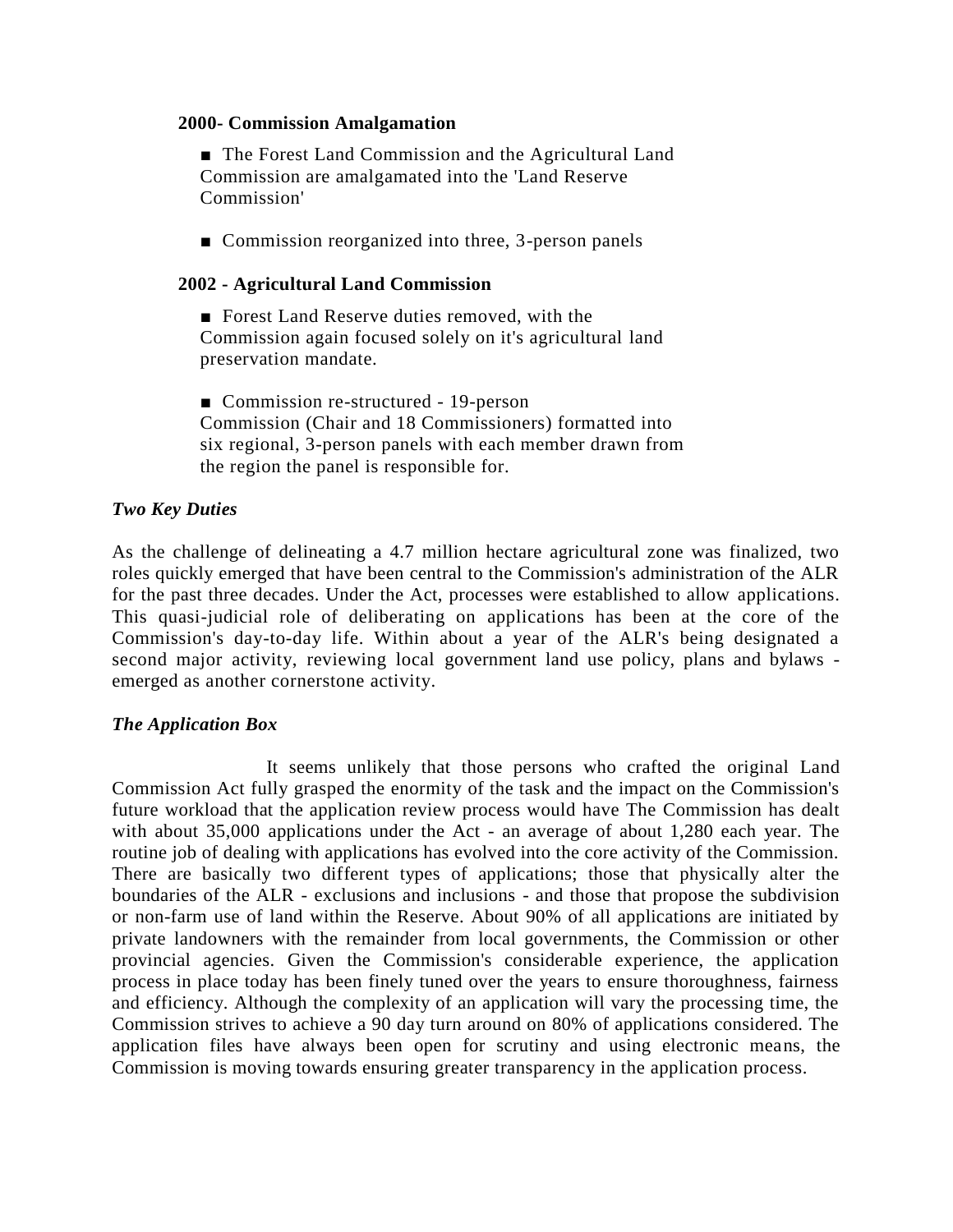#### *Local Government Role*

Most applications under the Act have to first be submitted to the municipality or regional district within which it originates. In the case of exclusion, applicants also must provide public notification of the application. A minor number of applications (e.g. for highway road widening) are routed directly to the Commission but even in these cases local governments will be informed of the decision and the Commission may seek the advice of the local government in question.

When a local government (or the Commission) initiates an inclusion or exclusion application a public hearing is required. In the case of landowner applications for inclusion or exclusion the local government may hold a public information meeting if considered appropriate.

Local governments have developed their own, internal ALR application review procedure and many have developed material to assist the public in understanding the process. In most cases the Act requires local governments to authorize the forwarding of an application to the Commission. Authorization provides local governments with an opportunity to ensure the integrity of their official community plans and bylaws. If the application is not authorized the process ends. Historically the use of 'authorization' has varied among local governments with several automatically (by policy) forwarding all applications to the Commission regardless of the proposal being contrary to local land use regulations or not. Other local governments take a far more active role in the use of their authorization powers. To further ensure the integrity of local bylaws, on every decision letter that involves an approval, the applicant is informed that an approval by the Commission does not usurp the local government bylaws that still must be observed.

With each application that is authorized, the local government provides a variety of background documentation and a recommendation to the Commission. The Commission considers, but is not bound by the recommendation of a local government. The Regulations also set out an application fee structure with approximately half retained by the local government.

### **Commission Application Review Process**

Once the Commission receives an application it is logged into its 'application tracking system'. Having dealt with about 35,000 applications to date, the need for an electronic tracking system has become an administrative imperative. Each Commission research staff has regional responsibilities for the purpose of gaining familiarity with a particular area of the Province. The research officer reviews the material submitted by the applicant, the documentation and recommendations supplied by the local government, and prepares a report for the Commission. The Commission attempts to examine as many applications on site as is possible.

The Commission's review of an application is comprehensive, strives for fairness and applications are routinely re-consider where new information justifies a second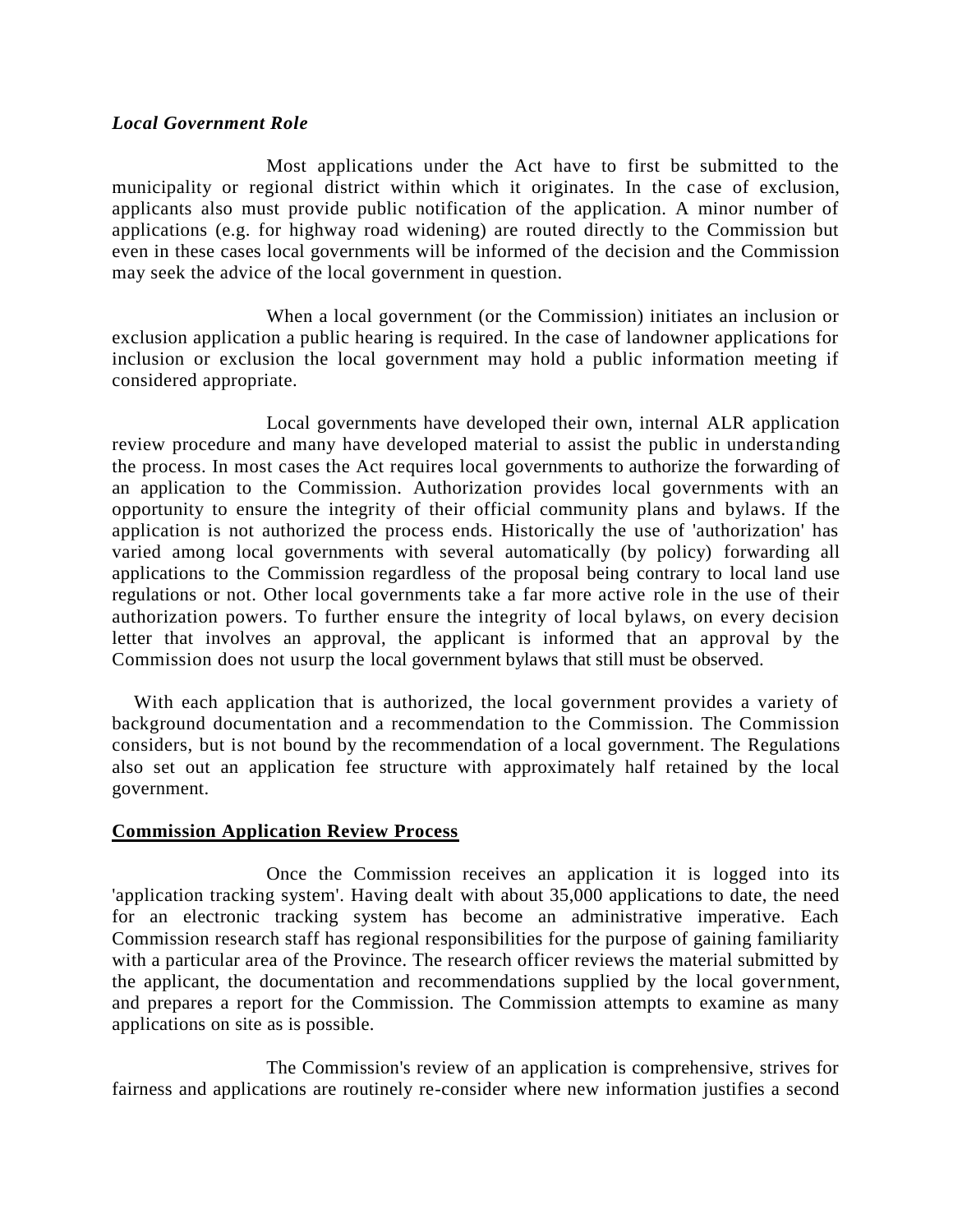look. The Commission's review combines a consideration of site specific details and broader issues. The 'ingredients' of an application review includes: the applicant's proposal and reasons for the application, CLI data, previous applications on the subject property and properties in the vicinity, relevant policies of the Commission, the history of agricultural use on the site, investments in agricultural infrastructure in the area, the property's context within the larger agricultural community, potential off-site impacts, the possibility for buffering to mitigate impacts if approved, the potential for the proposal to create expectations if approved, input provided by the local government and relevant zoning, official community Plan and regional growth strategy information.

In the case of exclusion applications, the Commission must give prior written notice (to the applicant, local government and possibly other parties) of the meeting to consider the application. The applicant is provided a copy of application material prior to the meeting. At the meeting the Commission may accept written submissions and hear the applicant and other interested parties. It has become a standard procedure of the Commission to afford the applicant an opportunity to speak directly to the Commission on the proposed exclusion.

## *Three Decades of Applications*<sup>10</sup>

Despite the continual onslaught of applications there is no conclusive evidence that the process has undermined the objectives of the farmland preservation program. It does, however, have the ability to overwhelm the Commission's work and sap its energy. The impact is to divert the Commission away from spending more time on analytic tasks, awareness building and proactive planning activities.

Runka (1977) predicted when the ALR was first designated that there would be a need for an on-going process to fine tune the ALR boundaries. After 31 years, 133 thousand hectares have been excluded from the Reserve and 176 thousand hectares included. Taking all exclusions into account, the original ALR has been reduced by only 2.8%. In sheer land area, inclusions have more than made up for land excluded. This resulted in a larger, not smaller ALR after three decades.

Quality, however, has suffered to a degree Most of the land included into the ALR (88%) was in the northern two-thirds of the province, with only a small percentage of this land being prime agricultural land (CLI class 1 to 3). The result; for every 1 hectare of prime land included into the ALR, 3 hectares of prime was excluded. Prior to the introduction of the farmland preservation program it was estimated that 4,000 to 6,000 hectares of prime farmland was being lost to urbanization annually (PALC, 1983). Over the last three decades, this loss of prime agricultural land has been slowed to 616 hectares of land excluded from the ALR each year - province wide.

<sup>10</sup> All statistical data has been compiled by the author from the files, reports and web site of the Provincial Agricultural Land Commission.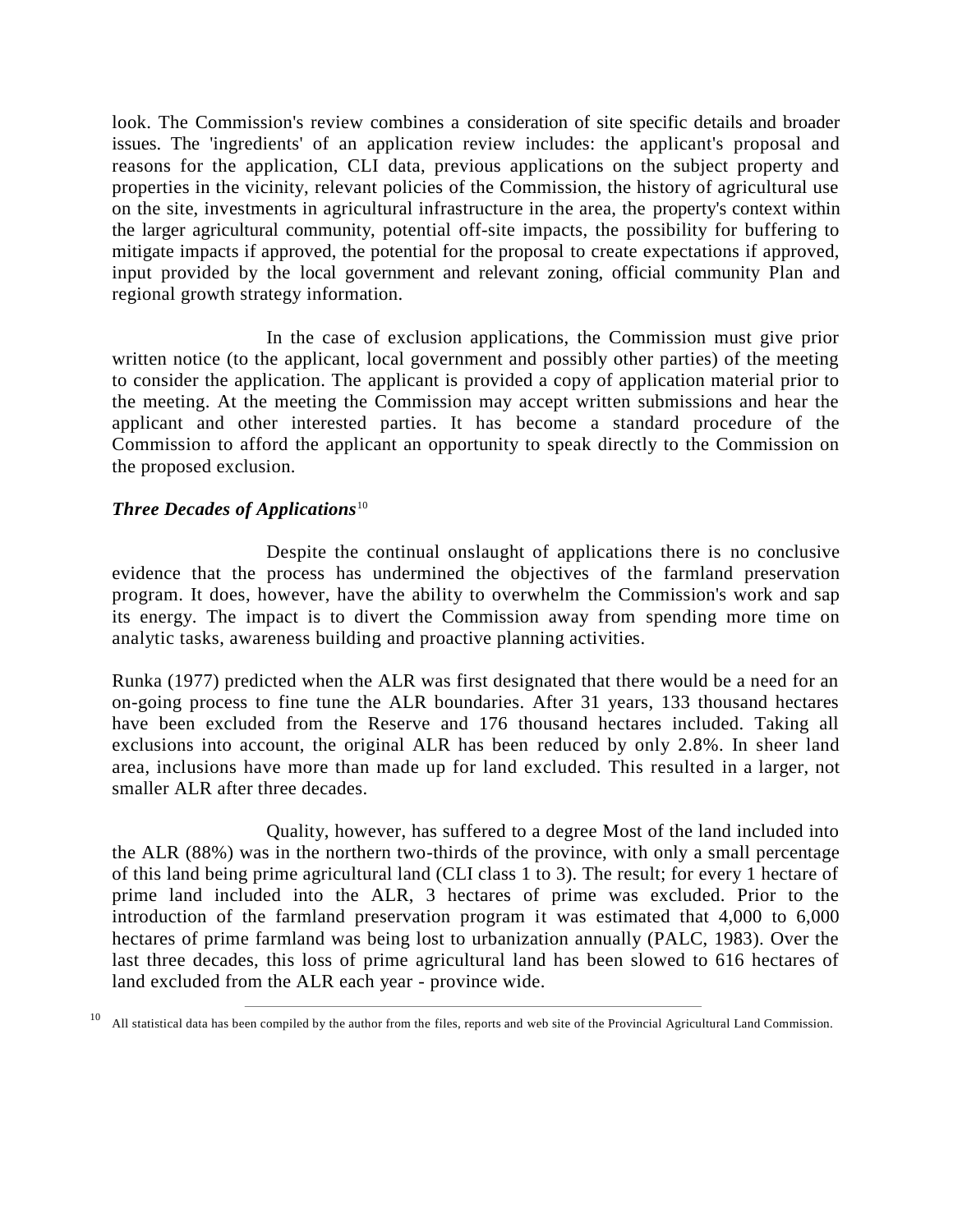The most prevalent type of application is for subdivision and non-farm use. Commission statistics show a high propensity to approve applications of this type - 71% between 1981 and 2000 for example. There is an inherent danger in a rush to judgment on the basis of such statistical evidence. One would have to review applications for subdivision and non-farm use in some detail to gain a true picture of the quality of decision making. Often an application may involve subdivision of a property along the ALR boundary or a minor non-farm use that has little bearing on the productive value of the property. Unfortunately, there have been few resources available to do close examinations of this type of application activity.

Where evidence does exist it points to the Commission slowing considerably the subdivision of ALR land. One internal review examined the first 18 years of Commission decision making in Delta, a suburb of Vancouver. It indicated that there was, on average, only one additional legal parcel created in the ALR each year over this period. The study also demonstrated a consistent decision making pattern of never allowing the splitting of large farm parcels into smaller units. All the applications approved involved already small lots or were the result of the Commission's home site severance policy that provides opportunity for retiring farmers to sever off a small parcel for a home site upon retirement.

A study of ALR subdivision activity in the Vancouver Island community of North Cowichan considered agricultural criteria as a basis for requesting subdivision. Only 9% of applicants sought subdivision in order to improve the farm operation. In contrast 80% of the applicants were strictly motivated by personal reasons, usually to sever a building site for a family member.

A few further details related to over 30 years of reviewing applications.

■ 60% of all applications concern the subdivision or non-farm use of land in the ALR.

As of 2000, 12.6% of all land excluded from the ALR - 16,005 hectares was prime (CLI class 1-3) agricultural land, compared to the 22.4% of the ALR that was classified as prime in 1978.

Only 4.2% - 5,446 hectares - of all land included into the ALR was prime agricultural land.

■ There was a decrease in prime agricultural land of about 10,550 hectares over the last 30 years.

■ During the first 15 years the annual rate of exclusion (all capability classes) was 6,770 hectares annually but dropped to 2,086 hectares per year in the latter 15 year period.

60% of all land excluded from the ALR was in the first 10 years - a time of "sorting out" in which the Commission undertook an ALR enhanced fine tuning program and partnered with several local governments in ALR reviews.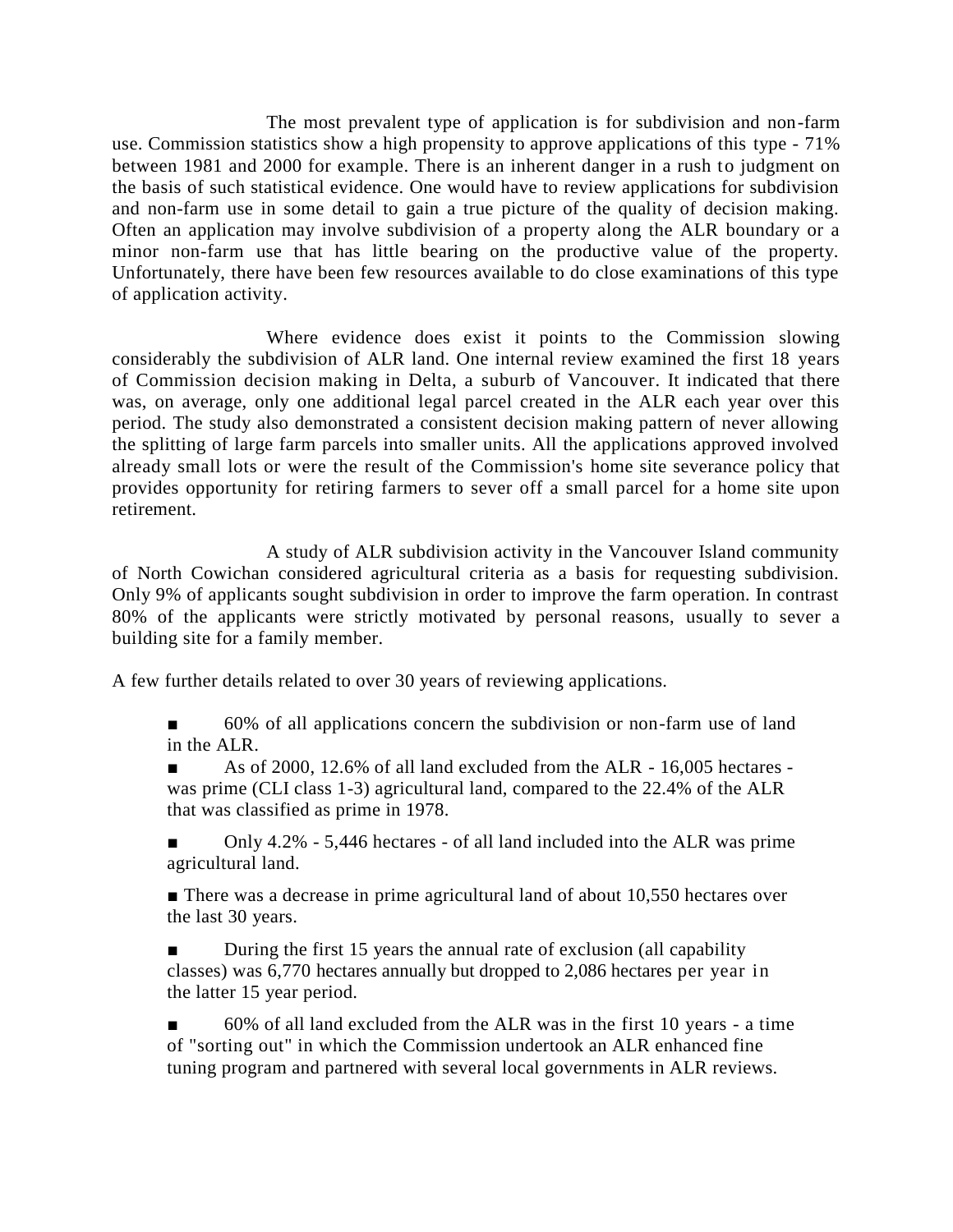### **Concluding Remarks**

Undoubtedly, the Commission expends considerable energy on what is often negative, rather than positive administration, in the service of persons whose primary intent is to take action that is contrary to farmland preservation. Most applications play out the classic dilemma of balancing individual desires versus community values. There has been a gradual reduction in the annual application flow to the Commission over the past 30 years, however, as application numbers have been reduced, any gains that might have been realized in freeing staff resources and Commission time for other efforts in support of the program have been lost to recent staff reductions. Provincial governments too often appear to have viewed the application process as almost the sole legitimate role of the Commission, placing the Commission in an application box that it has been impossible to break out of. Fortunately the Commission has struggled to broaden its role in several ways, one of which is the considerable effort expended to positively influence land use planning processes.

### *Planning for Agriculture*

From the very early days of the program, the Commission has had a small policy and planning branch, staffed by planning professionals, to assist the Commission in its work with local governments and provincial ministries and agencies. This facet of the Commission's work has centred on the review of a wide array of land use policy, planning and bylaw documents. While the Commission maintains a close working relationship with resource ministries and other agencies, the largest part of the Commission's effort is working with local governments in the review of plans and bylaws. The legislative backstop to this work rests in the following:

i) the Commission's mandate to encourage local governments and others to accommodate farming in the ALR in their plans, bylaws and policies (ALC Act Sec.  $6(c)$ );

ii) the need to ensure consistency between local government bylaws and the *Agricultural Land Commission Act*, regulations and orders of the Commission (ALC Act Sec. 46); and

iii) the requirement that local governments forward a copy of draft official community plans to the Commission for comment prior to approval (LGA Sec. 882(3) (c)).

For the Commission, working with local governments following the imposition of the ALR has been challenging, calling on a balance of steadfastness and diplomacy. The passage of the Land Commission Act did not, and was never intended, to remove local government's plan and bylaw authority. This resulted in a situation where the Commission and local governments were both charged with responsibilities for zoning and regulating of the same land base – the ALR. Considerable effort has been expended on sorting out the land management relationship that this has rendered.

Beyond legislative requirements, the Commission's interest in land management processes is grounded on several realities. On the one hand, plans and bylaws inconsistent with farmland preservation objectives have proven to have considerable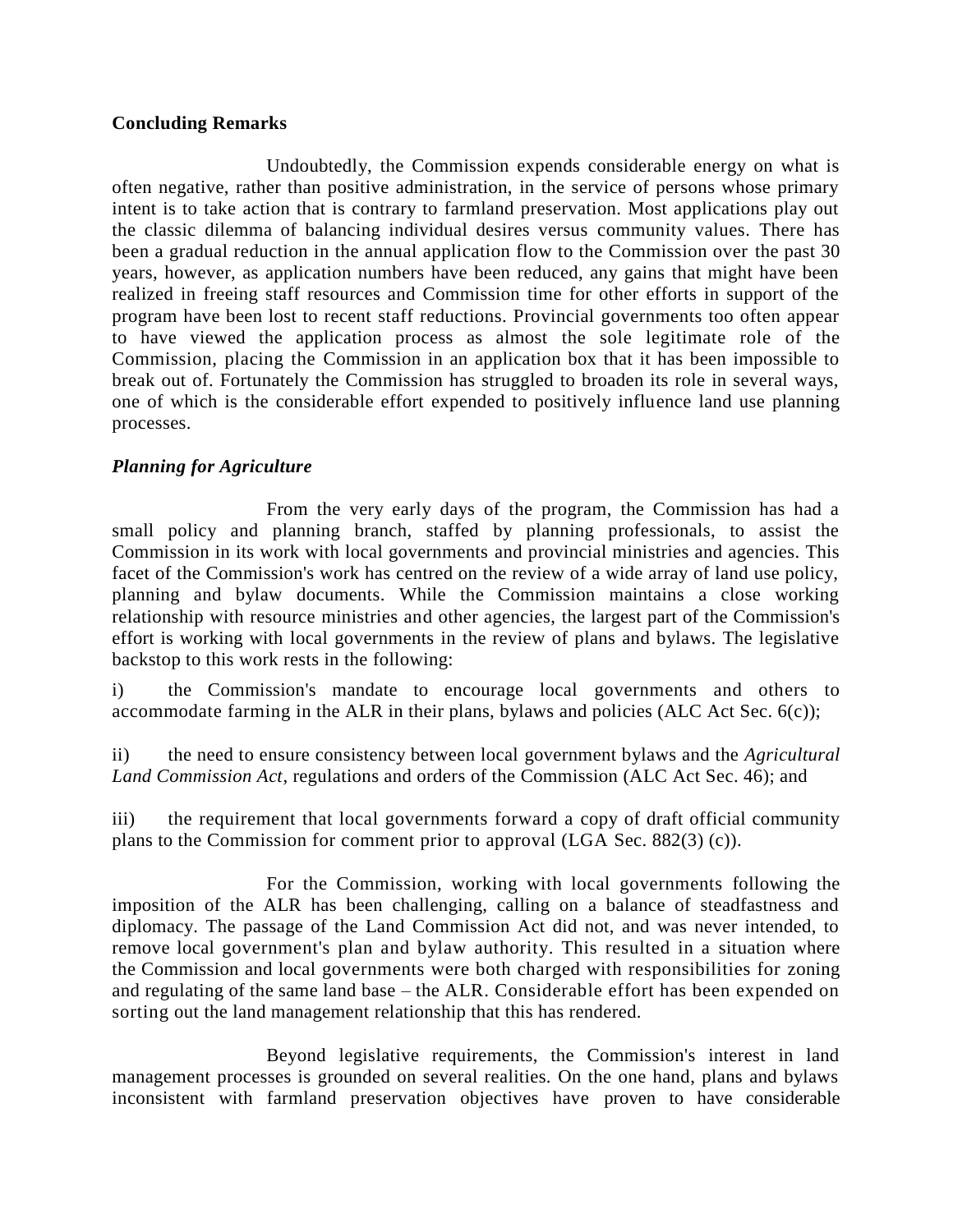undermining potential - setting off expectations of land use change in farm areas. At the same time, when local governments have made policy adjustments that effectively plan for and secure agriculture's place in their communities, this can prove decisive in shifting the focus of the urban development industry. Plans have also been used as the vehicle of choice in the pursuit of adjustments to the ALR. Lastly, the Commission takes an active interest in evolving urban land use policy, recognizing fully that in many areas the ALR boundary is the obverse of an urban growth boundary. The Commission recognizes that failures in urban planning will bear directly on its efforts in pursuing provincial farmland preservation objectives.

## *A Period of Reacting*

During the 1970's and into the mid-1990's, the Commission found many official community plans displaying indifference to agricultural issues. It was clear that urban concerns dominated planning processes. Two local government processes emerged in the first half of the 1990's, however, that re-set the bar - the *Langley Rural Plan* (1993) and Greater Vancouver Regional District's (GVRD) *Livable Region Strategic Plan* (1996).

The Township of Langley, located in the eastern portion of GVRD, contains 23,500 hectares of land in the ALR - 77% of the municipality's land base. The *Langley Rural Plan* involved a process that was intentionally designed not to be dominated by urban issues. The Plan was a watershed municipal document that created a sub-area plan, focused on a rural, predominantly farming area. The planning process was inclusive; drawing upon the farm community for input, it included a series of economic policies geared to agriculture, and placed farming as the use of priority in the plan area.

The GVRD, stretching back to the Lower Mainland Regional Planning Board of the 1950's and 1960's, has demonstrated a consistent and keen awareness of the implications of urban growth on farmland preservation. Agriculture is a major land use activity within the Greater Vancouver metropolitan area generating gross farm receipts in 2000 of \$698 million - 30% of the Province's total (Statistics Canada, Census of Agriculture, 2001). Greater Vancouver's Livable Region Strategic Plan broke with traditional approaches of projecting population trends into land use needs. It turned the process on its head by identifying and protecting what was most important to the people of the region first. The result was the defining of a Green Zone that includes major parks, watersheds, environmentally significant features along with working forests and agricultural lands. The ALR represents 26% of the Region's Green Zone. Each GVRD municipality has designated their portion of the Green Zone lands and any substantial change triggers a plan amendment that requires Regional Board approval. Since 1996 the ALR in the most heavily populated region in the Province has decreased by only 0.3% - a period during which the region's population grew by almost 300,000.

For the Commission, Langley and GVRD provided models at the municipal and regional level that regarded agriculture as a full partner in their planning processes.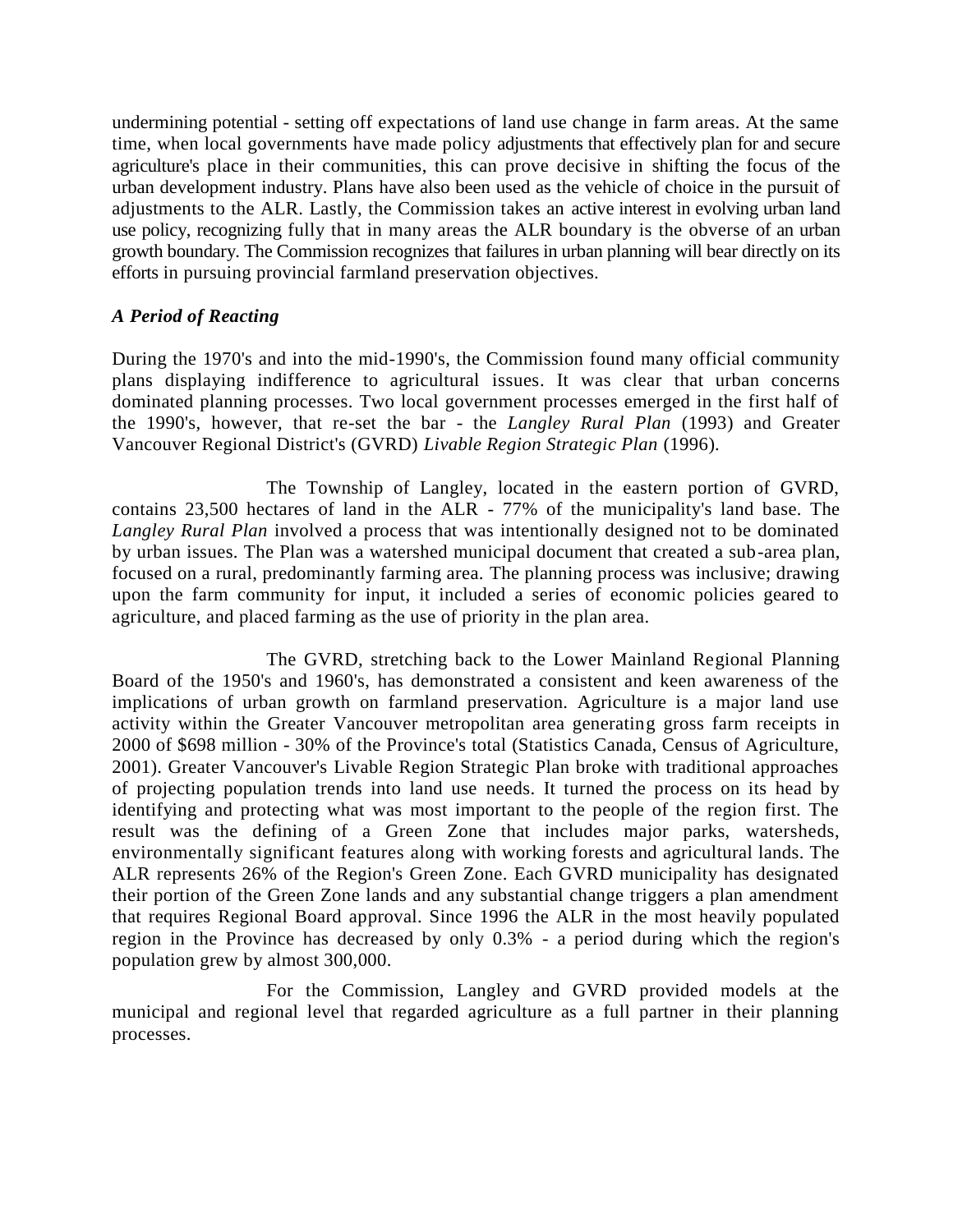#### *Moving Beyond Preservation*

Frustrated by official community plans that did not effectively grapple with issues important in farm areas and that failed to adequately engage agriculture as a full partner in growth management debates, the Commission decided to build on the Langley Rural Plan as a model that had potential for broader application. The Commission also recognized that planning and agriculture have not traditionally been strong examples of cross-over disciplines. In response the Commission, in 1998, published *Planning for Agriculture - Resource Materials* (Smith, 1998) to help bridge the gap between the world of land use planning and agriculture. The document was aimed most directly at municipal and regional districts engaged in plan and bylaw development. *Planning for Agriculture* represented a call to move agriculture into the planning mainstream at the local level.

The basic principle of *Planning for Agriculture* is to contribute to livability, agricultural security, land use compatibility and provide the necessary stability to ensure continuing industry confidence. *Planning for Agriculture*, however, faces the challenge of reversing decades of pursuing the model of auto-oriented, outward expansion of suburban sprawl onto farmland, where the conversion of agricultural land to non-farm uses is not only considered inevitable but quite natural.

With populations rising and in anticipation of continuing demand for the outward expansion of urban growth onto farmland, the Commission felt that establishing planning policies that were specifically designed to secure agriculture's place in communities had the potential to act as a counter balance. In turn, it could play a part in forcing a re-think of urban form and the pursuit of smart growth principles. Some of the key recommendations of *Planning for Agriculture* focused on farm inclusive processes, agricultural area plans, and linear planning processes ('edge planning') along urban and agricultural interfaces. The ALR offered a clear point upon which to 'hang' edge planning to ensure greater land use compatibility and permanence. The major thrust of agricultural area planning is to provide a vehicle that can both identify and offer means to deal effectively with agricultural issues in greater detail than traditional official community plans. These focused Planning exercises allow an opportunity to examine land use dynamics inside the ALR, engage farmers, and develop results based policies. Given society's gradual disconnection with agriculture (in 2001 only 1.6% of all British Columbians lived on farms) planning for agriculture also offers the potential for awareness building and a means to re connect.

B.C. enacted right to farm legislation in 1996. At the same time amendments were made to the (now) *Local Government Act* and *Land Title Act* aimed at giving local governments new tools to plan for agriculture. Together the 'right to farm' and 'planning for agriculture' package was rolled into the *'Strengthening Farming*' program. The program has been implemented jointly by the Ministry of Agriculture, Food and Fisheries (MAFF) and the Land Commission with program coordination handled by MAFF The program is designed to augment, not replace the long standing Commission work with local governments on plan and bylaw reviews.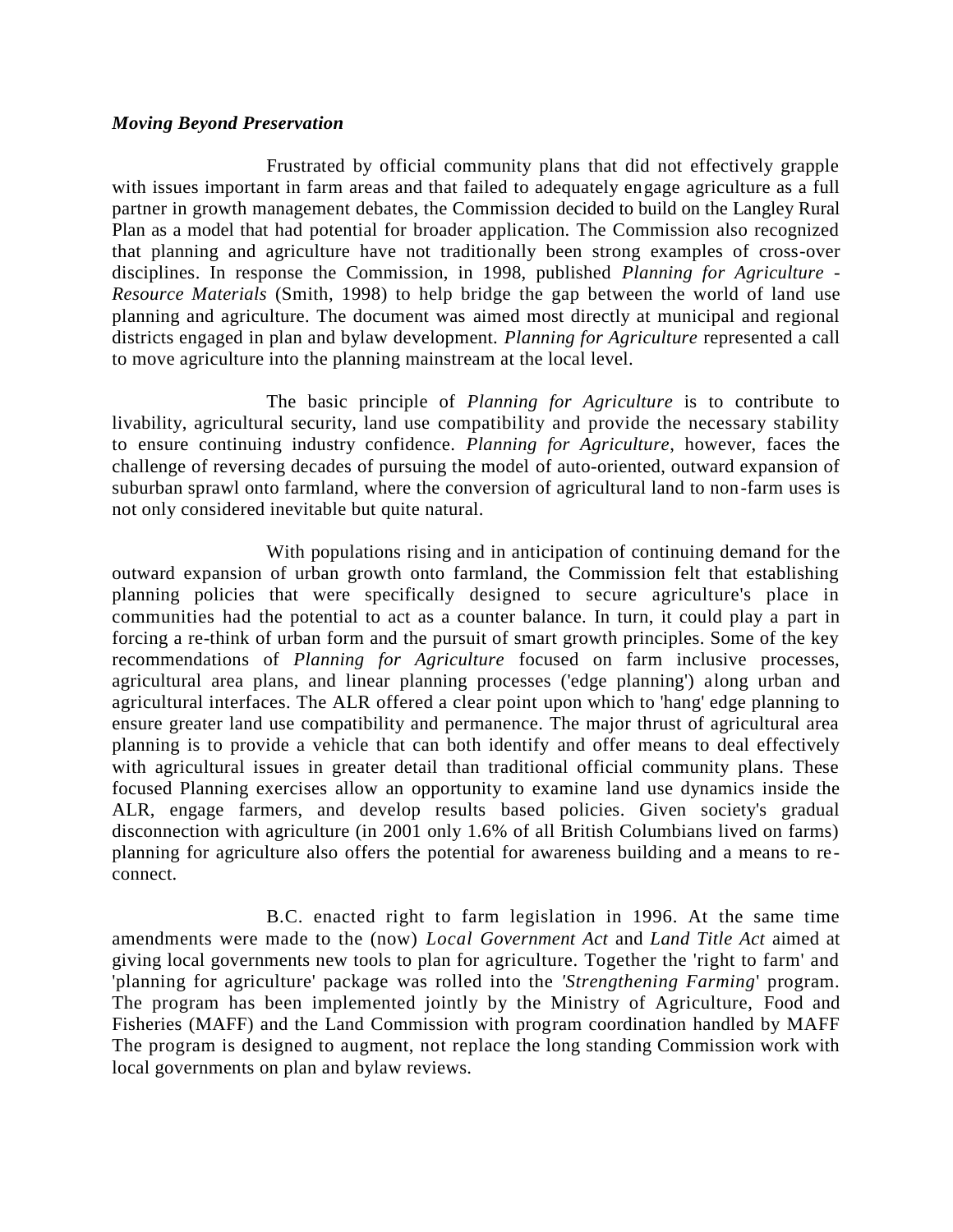While the Commission has always had planning staff with regional responsibilities, MAFF underwent a significant shift of staff resources. The Ministry's core *Strengthening Farming* coordinating staff was augmented with about 20 regional agrologists who devote a portion of their time to the *Strengthening Farming* program. Together the MAFF agrologists and Commission planners have formed provincial 'agri-teams'. Each team is assigned to specific local governments to work 'on-call' on a variety of local agriculture issues. This alliance draws together planning and agriculture talents and is, in itself, helping to achieve a cross-over of the two disciplines to the benefit of both.

The suite of legislative actions to support the *Strengthening Farming* initiative included a stronger emphasis in the *Local Government Act* (LGA) on the need for official community plan policies that maintain and enhance farming in the ALR. Provision has been made to designate 'development permit areas' in official community plans for the protection of farming by encouraging buffering and more 'farm friendly' urban design next to agriculture. Subdivision approving officers may refuse approval if a subdivision next to farming does not include sufficient buffering or if unnecessary road-endings are directed towards the ALR. The LGA provided for 'farm bylaws' that could specifically deal with issues such as the siting of farm buildings and operational techniques on the farm side.

Farm bylaws require the approval of the Minister of Agriculture before adoption. In addition, powers were granted to the Minister of Agriculture to develop bylaw standards to assist the updating of the agricultural portions of zoning bylaws. The Province can also require a review of zoning bylaws affecting the ALR if there is a concern for their impact on agriculture. Like agricultural area plans, these legislative tools were designed to provide additional opportunities to focus on agriculture and add to the security of the farmland base - and thus have a direct and mutually complimentary connection to the farmland preservation program.

Local governments across B.C. have been re-connecting with their farm communities more directly and taking up the challenges of planning for agriculture. Today 20 local governments in B.C. have appointed 'agricultural advisory committees' to provide advice to councils and regional boards on a wide range of issues. Following in Langley's footsteps there are currently eleven agricultural area plans and strategies in communities in the Province.

To further emphasize the relationships between local government plans and bylaws, the Commission has recently published the *ALR & Community Planning Guidelines*. The Guide is developed for local governments to assist the drafting of plans and bylaws and again points to the importance that the Commission places on local land use polices working in partnership with the provincial farmland preservation program. Taken together, the Commission, and now MAFF's, efforts are designed to build partnerships between the farm community, local governments and the Province and to move beyond the single issue of farmland preservation.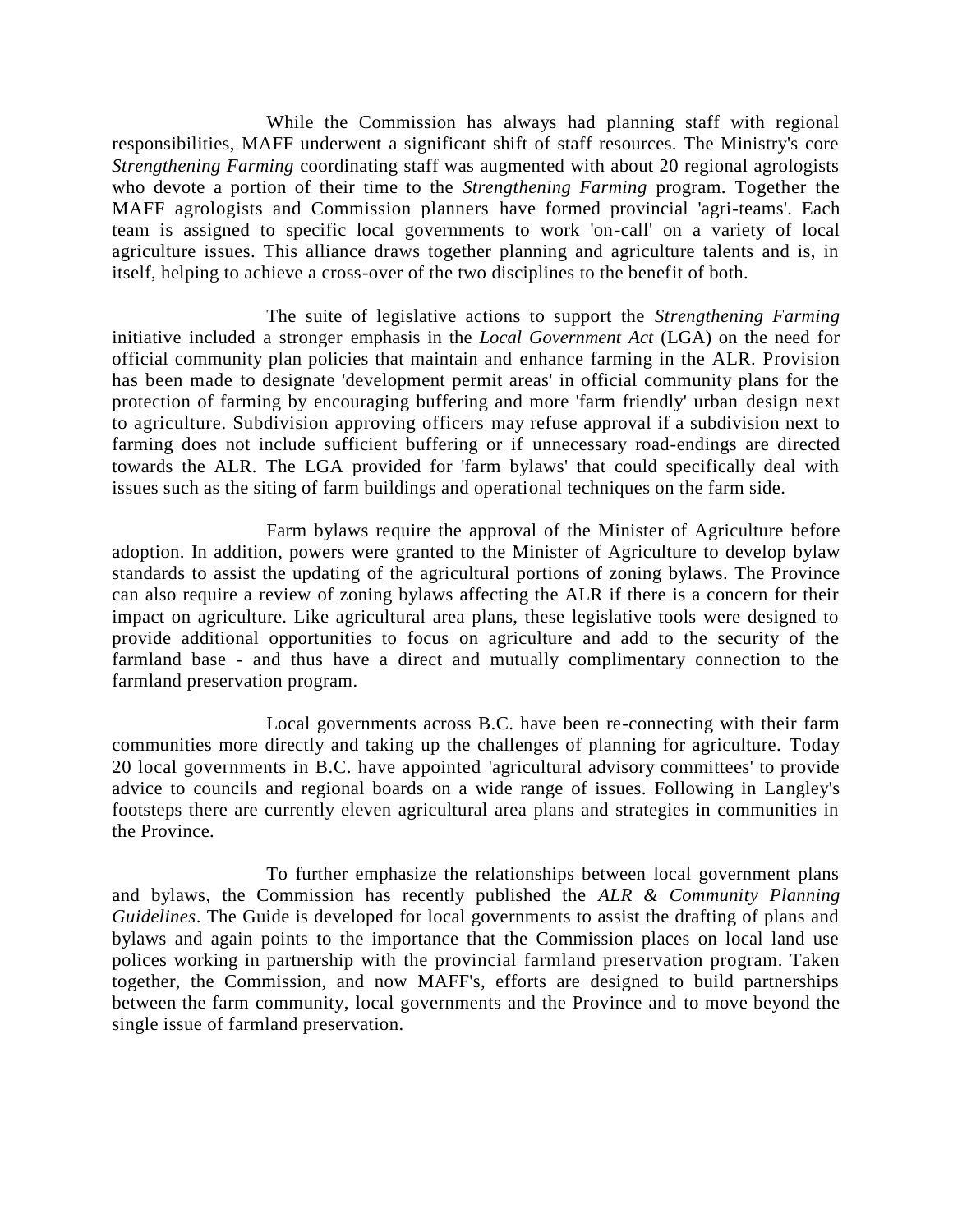#### **Summing Up**

By any measure, British Columbia's program to safeguard the province's scarce farmland resource has met its preservation objective and reduced significantly the conversion of B.C'S farmland to urban and other non-farm uses. The estimated loss of as much as 6,000 hectares of prime agricultural land annually has been reduced, on average, to about 600 hectares since the establishment of the ALR. As in the past, the program will undoubtedly change to meet new challenges. The ALR and the work of the Commission have enjoyed consistently strong public support. Attacks on the ALR tend only to solidify support. An opinion survey in 1997 found that over 80% of British Columbians considered it to be unacceptable to remove land from the ALR for urban uses (PALC web site).

Parallel to the farmland preservation program is a need to ensure an economically healthy and environ-mentally sustainable agricultural sector. But a strong agricultural industry alone will not be enough to thwart the urban/industrial conversion of farmland. A key litmus test of the program will be how successful the Commission is at ending the perception that its role is one of a rationing board, slowly but surely meting out the Province's farmland base to alternative uses. Successfully instilling a land management ethic that recognizes farmland preservation as a social value and the ALR as a treasured and permanent part of the landscape will take the constant and active support of successive provincial governments. It will also take growth management policies at the local level that are founded on the point of view that the best and highest use of agricultural land is agriculture - now and in the future. The ALR rests on the land use scales to provide balance against competing uses. As Moura Quayle (1998) summed up in *Stakes in the Ground*, "Without the courage to hold firm, with stakes in the ground, there will be no incentive to better manage our land base in the face of competing uses. We must halt the slow but steady erosion of our agriculture and food resources, and support our varied agricultural industries. As a forward thinking society, we must dig in, take responsibility, and make sure that future generations have a vibrant agricultural land base". *Holding firm* has been the Agricultural Land Commission's challenge, but it is a challenge that is now being shared.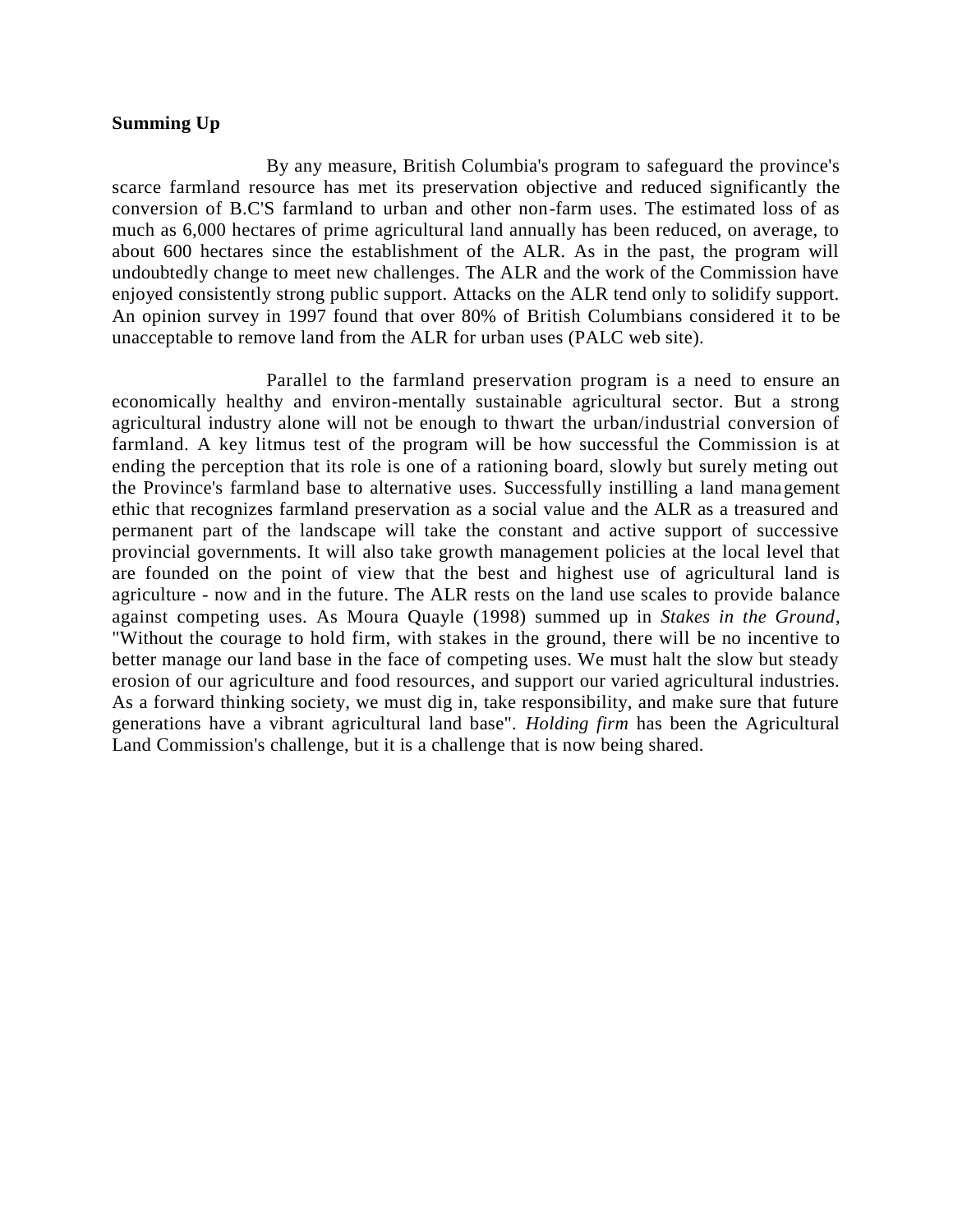#### **References**

Baxter, D. 1974. *The British Columbia Land Commission Act - A Review*, Graduate Studies, Faculty of Commerce and Business Administration, University of British Columbia.

BC Stats at: http:I/wwwbcstats.govbc.caldatalpop/pop/BCQrtPop.htm.

British Columbia New Democratic Party (NDP). 1972. *N.D.P A New Deal for People*, Allied Printing Trades Council, Vancouver.

Brundtland, Gro Harlem, Chairman. 1987. *Our Common Future*, The World Commission on Environment and Development, Oxford University Press.

Cannings, Richard and Sydney Cannings. 1996. *British Columbia A Natural History*, Greystone Books, Vancouver, 283 pp.

Department of the Interior Canada. 1915. *Atlas of Canada— 1915*, Government of Canada.

Hodge, G., and LM. Robinson, 2001. *Planning Canadian Regions*, UBC Press, Vancouver.

Krueger, R.R. 1963. *Regional and Resource Planning in Canada*, Holt, Rinehart and Winston of Canada, Ltd. Toronto.

Ministry of Agriculture and Food (MAF). 1998. *Guide for Bylaw Development in Farming Areas*, Province of British Columbia, Abbotsford.

Pearson, N. 1972. "Fraser Valley - Rape It or Preserve It?", a paper in the Proceedings of the Seminar, *Land Use in the Fraser Valley -*

*Whose Concern?*, UBC Centre for Continuing Education and Faculty of Agricultural Sciences, Vancouver.

Peterson, S. December 13, 1971. "*A Program for the Preservation of Farm Lands in the Fraser Valley based on Soil Capability Classification*", Department of Agriculture, unpublished report, Victoria.

Petter, A. 1985. *Sausage Making in British Columbia's NDP Government: The Creation of the Land Commission Act, August 1972— April 1973*, BC Studies, no. 65.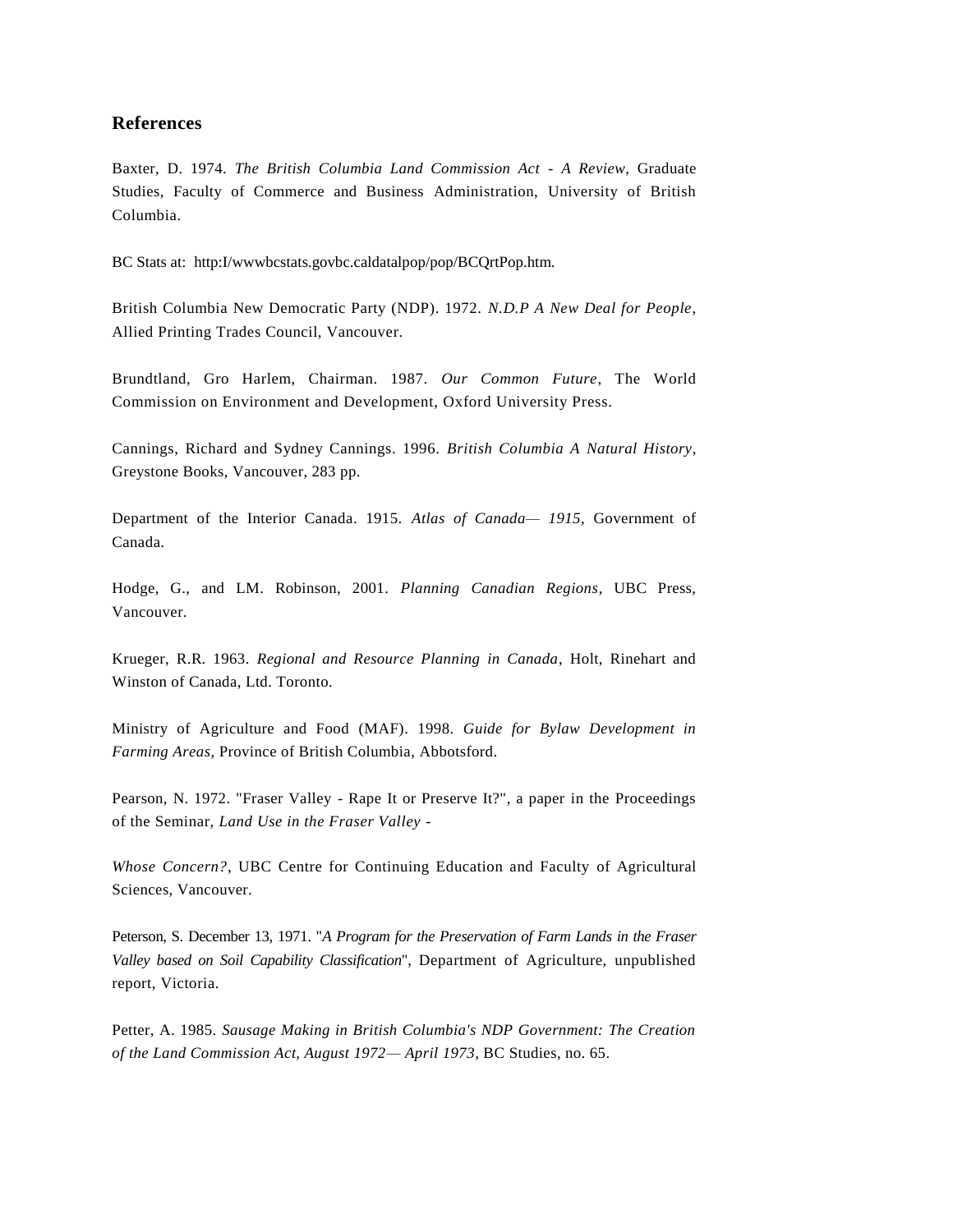Pierce, J.T. and J. Sequin. 1993. 'Exclusive agricultural zoning in British Columbia and Quebec: problems and prospects', *Progress in Rural Policy and Planning*, Vol. 3, Ed. By A.W. Gilg, London, Bellhaven Press.

Provincial Agricultural Land Commission (PALC). 1983. *Ten Years of Agricultural Land Preservation in British Columbia*, Provincial Agricultural Land Commission, Burnaby.

Provincial Agricultural Land Commission 'History of the ALR' PALC web site at: http://www.landcommission.gov.bc.ca/ publications/Alr\_history.htm

Province of British Columbia. 1972. *Order-in-Council 4483*, Environment and Land Use Act, December 21, 1972.

Province of British Columbia. 1973. *Order-in-Council 157*, Environment and Land Use Act, January 18, 1973.

Quayle M., 1998, *Stakes in the Ground: Provincial Interest in the Agricultural Land Commission Act*, Province of British Columbia, Victoria.

Rawson, M. 1976. *Ill Fares the Land*, Ministry of State Urban Affairs, Canada, The Macmillan Company of Canada Ltd.

Royal Commission on Agriculture. 1914. *Full Report of the Royal Commission on Agriculture*, Legislative Assembly, Province of British Columbia, King's Printer.

Runka, G. 1977. "British Columbia's Agricultural Land Preservation Program", in Land Use: *Tough Choices in Today's World*, Soil Conservation Society of America, Ankeny, Iowa.

Smith, B.E. 1975. *The British Columbia Land Commission Act - 1973*, unpublished Master Thesis, School of Community and Regional Planning, University of British Columbia, Vancouver.

Smith, B.E. 1998. *Planning for Agriculture - Resource Materials*, Provincial Agricultural Land Commission, Burnaby

Statistics Canada, *2001 Census* at:<http://www.statcan.cal/start.html>

Sawicki, J.M. (undated booklet). *The Agricultural Land Reserve: Protecting B.C'S Farmland*, Provincial Agricultural Land Commission, Province of British Columbia, Burnaby.